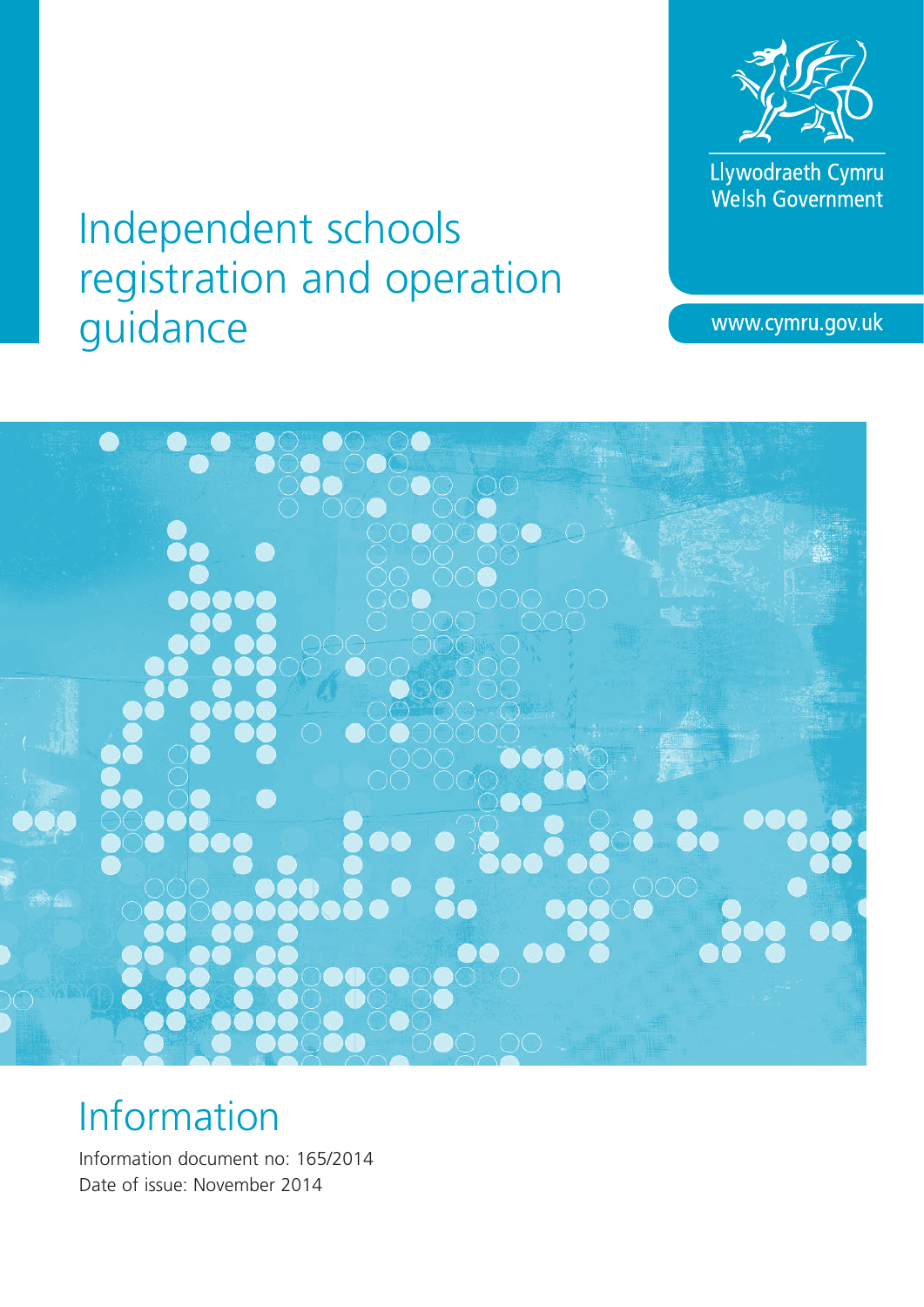# Independent schools registration and operation guidance

- **Audience** Proprietors of independent schools.
- **Overview** This handbook sets out the quidelines that independent schools should follow in registering their school. This document replaces *Independent schools information and registration handbook* Information document No: 099/2011.
- **Action** This document explains the Welsh Government's procedures for **required** registering new independent schools and provides guidance to existing independent schools on their legal obligations, including the Independent School Standards. All independent schools, proposed and existing, should have regard to this guidance.
- **Further** Enquiries about this document should be directed to: **information** School Governance and Organisation Branch Schools Management and Effectiveness Division Department for Education and Skills Welsh Government Cathays Park Cardiff CF10 3NQ Tel: 029 2082 6051 Fax: 029 2080 1044 e-mail: smed2@wales.gsi.gov.uk
- **Additional** This document can be accessed from the Welsh Government's **copies** website at www.wales.gov.uk/educationandskills
- **Related** A full list is contained in the Appendix at the end of the document. **documents** However the main documents are as follows.

*Criminal Records Bureau: Basic Facts for School Volunteers* National Assembly for Wales Circular No: 02/03

*Child Protection: Preventing Unsuitable People from Working with Children and Young Persons in the Education Service* National Assembly for Wales Circular No: 34/02

*Safeguarding children in education: handling allegations of abuse against teachers and other staff* Welsh Government circular no: 009/2014

*Independent Schools which Admit Pupils with Special Educational Needs* Welsh Office Circular No: 37/94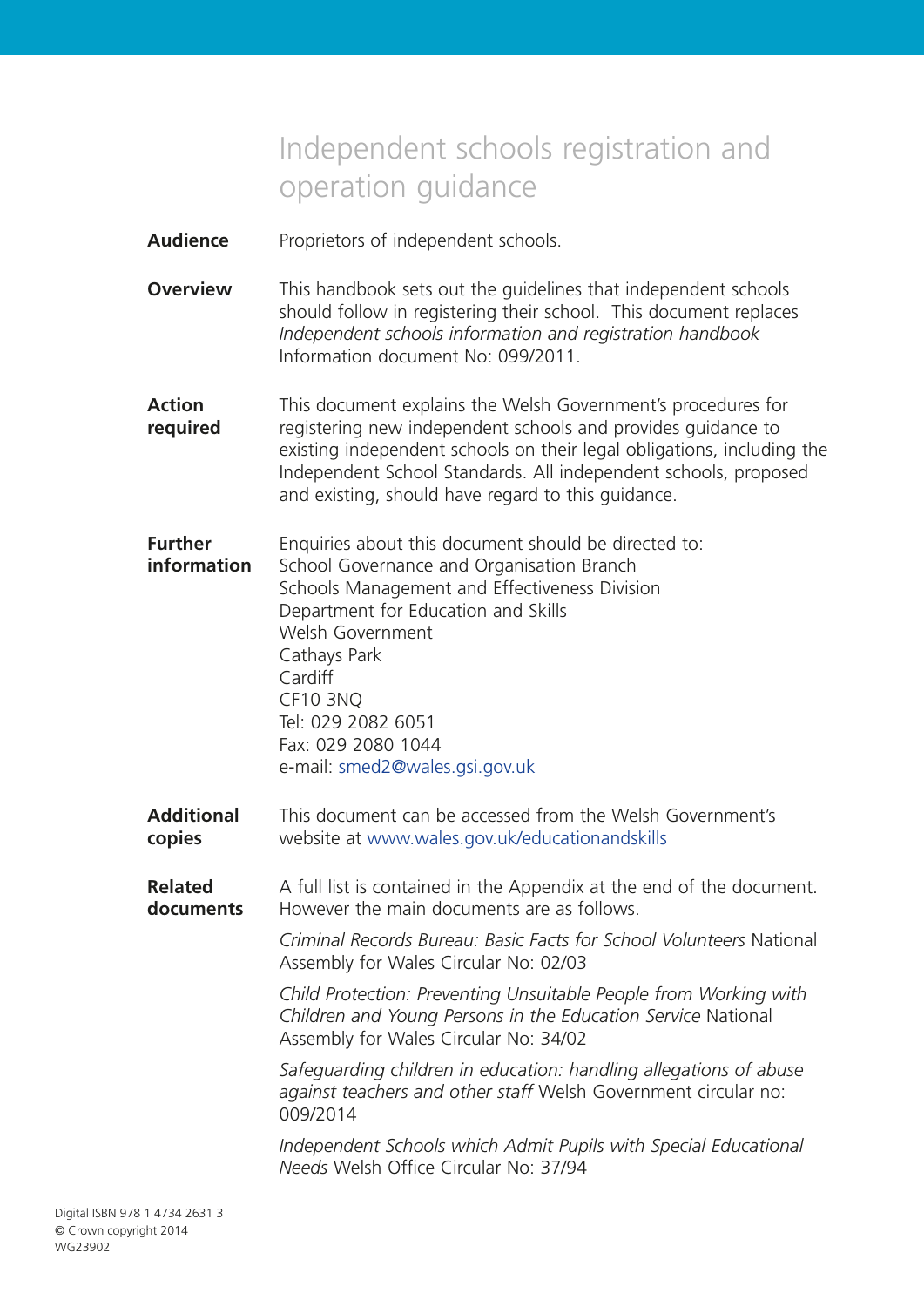# **Contents**

| <b>Summary</b>                                        |                                                                        | $\overline{2}$ |
|-------------------------------------------------------|------------------------------------------------------------------------|----------------|
| <b>Introduction</b>                                   |                                                                        | 3              |
| 1.                                                    | Scope of the registration arrangements                                 | 4              |
| 2.                                                    | How to apply for registration                                          | 6              |
| 3.                                                    | <b>Standards for registration</b>                                      | 11             |
| 4.                                                    | Independent schools catering for pupils with special educational needs | 21             |
| 5.                                                    | Arrangements for inspection of independent schools                     | 23             |
| 6.                                                    | Compliance with other independent school legal responsibilities        | 24             |
| 7.                                                    | Failure by an independent school to meet the registration standards    | 27             |
| 8.                                                    | <b>Other information</b>                                               | 29             |
| Appendix: List of relevant documents and publications |                                                                        | 34             |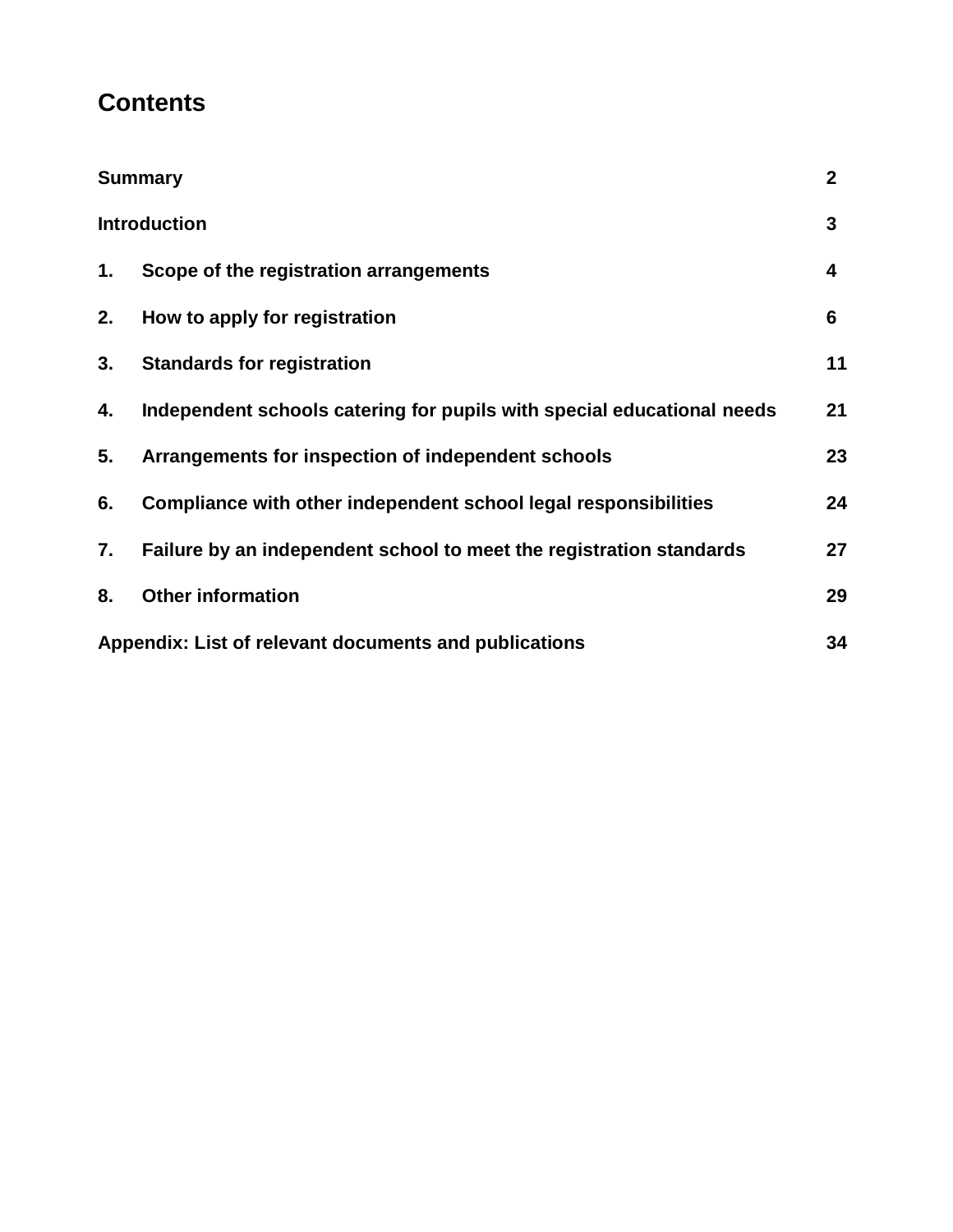# **Summary**

This guidance provides advice on how to register an independent school and guidance on the legal obligations placed on all independent schools. This handbook:

- explains the law (although the reader should note that it is not legal advice or a substitute for obtaining legal advice);
- includes an application form and lists the evidence required in support of an application;
- explains the "Standards" that each school will be expected to achieve and maintain in order to become registered and to stay on the register;
- outlines the role of the inspection agencies of Estyn and Care and Social Services Inspectorate Wales in monitoring the "Standards"; and
- outlines the powers available to the Welsh Government where an independent school fails to meet the required standards.
- outlines Welsh Government good practice procedures for maintaining registered independent school status including requesting a change to an independent school's registration conditions, the annual census return and procedures for independent school's with no pupils on roll.

In amending this non-statutory guidance, the Welsh Government intends to clarify certain aspects of the independent school classification and the legal obligations placed on independent schools. The Welsh Government has also amended this guidance to reflect changes to external organisations and some of their legal requirements for independent schools.

The Welsh Government is currently reviewing the current regulations relating to independent schools in Wales with a view to updating the legal requirements for independent schools. This guidance will, in due course, be further amended to reflect any and all changes to regulations for independent schools.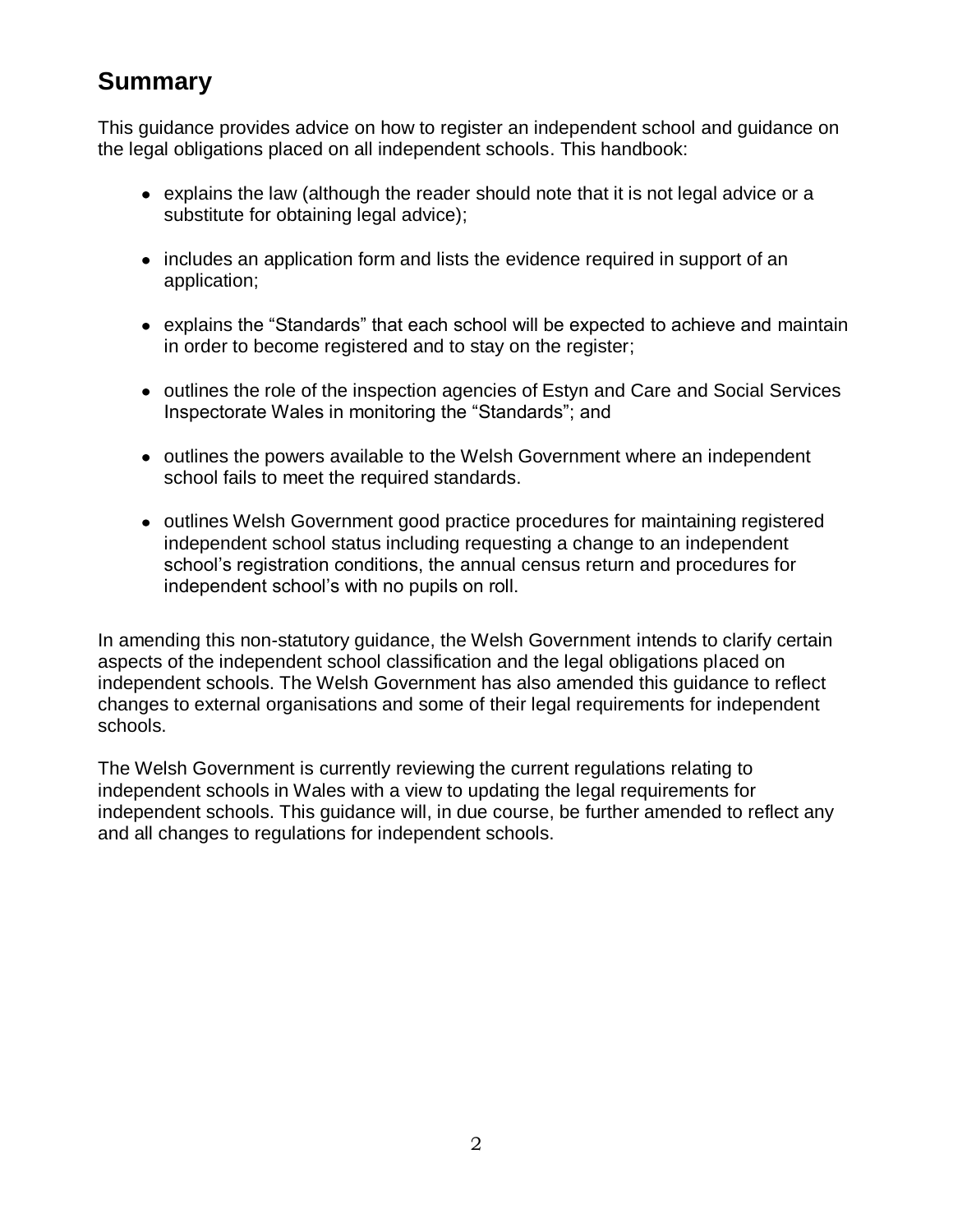# **Introduction**

**All independent schools in Wales must be registered with the Welsh Government. Applications for registration must be made before a school admits pupils. It is illegal to operate an unregistered school.**

This handbook is intended to set out the requirements of the legislation for proprietors $4$ , and to help those intending to apply for registration. It offers advice about commonly raised points. **The handbook is not legal advice and is not a substitute for seeking independent legal advice.**

For ease of reference, this handbook has been split into sections:

- Section 1 sets out the scope of the registration arrangements and explains which establishments are categorised as independent schools.
- Section 2 explains in detail how you should apply for registration.
- Section 3 sets out the standards for registration.
- Section 4 explains the arrangements for schools for pupils with Special Educational Needs.
- Section 5 deals with inspection.
- Section 6 is about independent school's ongoing legal obligations including requesting changes to registered conditions:
- Section 7 sets out the action to be taken where an independent school fails to meet one or more of the required standards.
- Section 8 covers information on sundry topics of interest.

### **To apply to register an independent school or for further information on any points raised in this handbook, please contact:**

School Governance and Organisation Branch Schools Management and Effectiveness Division Welsh Government Cathays Park **CARDIFF** CF10 3NQ

Tel: 029 2082 6051 Fax: 029 2080 1044 E-mail: [smed2@wales.gsi.gov.uk](mailto:Graham.Davies@Wales.gsi.gov.uk)

 $1$  For the purposes of Part 10 of the Education Act 2002 and regulations made under the Act, "proprietor" means the person or body of persons responsible for the management of the school and can include a sole proprietor, governing bodies, Trustees or Directors (section 579 of the Education Act 1996).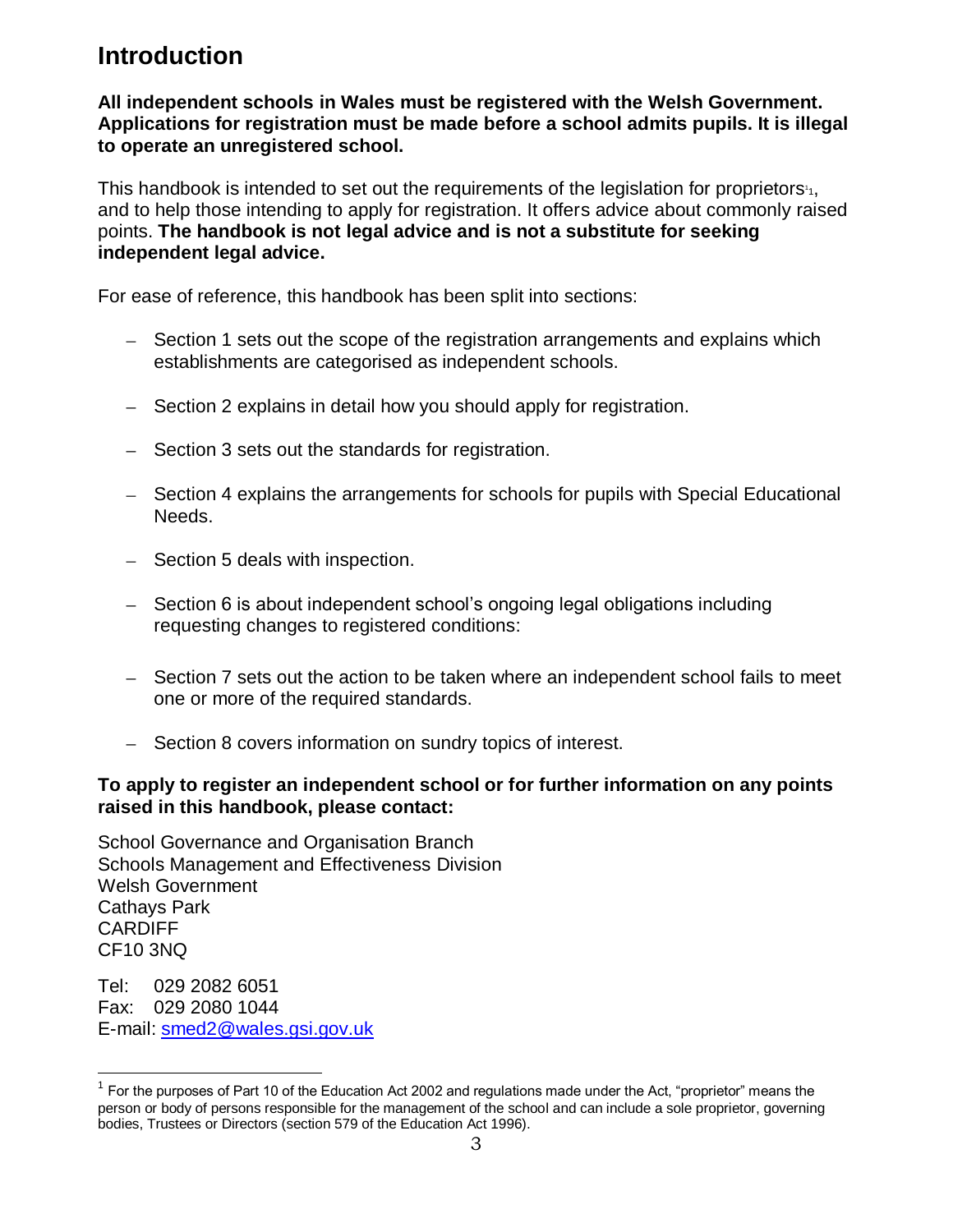# **1. Scope of the registration arrangements**

# **What is an independent school?**

**1.1.** In law<sup>2</sup> an independent school is any school that provides full time education for:

- i. five or more pupils of compulsory school age; or
- ii. one or more pupils of compulsory school age with a statement of special educational needs, or who is in public care (within the meaning of section 22 of the Children Act 1989).

An independent school is not maintained by a local authority.

- **1.2. Any school that meets the definition must be registered with the Welsh Government.** No establishments outside the scope of the definition will be registered.
- **1.3. Anyone who conducts an independent school that is not a registered is breaking the law and may be liable to a fine and/or imprisonment.**

# **What is Full Time Education?**

- **1.4.** There is no legal definition of 'full-time'. However, we consider an establishment to be providing full-time education **if it is providing education which is intended to provide all, or substantially all, of a child's education**.
- **1.5.**Estyn may inspect an establishment it considers may be operating as an unregistered independent school. In such cases, Estyn will assess whether the establishment meets the definition of an independent school, which will include assessing whether or not the establishment is providing all or substantially all of child's education, taking into account any other forms of education that might be provided from other sources.
- **1.6.** If your establishment falls outside the definition of an independent school given above your establishment need not be registered with the Welsh Government. However local authorities will need to be satisfied that parents of children attending your establishment are meeting the legal requirement to ensure that their children receive education suitable to their age, ability and aptitude.

# **Compulsory school age**

**1.7.**A child will reach compulsory school age at one of the following three dates in the year; 1 September, 1 January or 1 April. Which of these compulsory school age dates is to be applied will be determined by the date of the child's fifth birthday as illustrated below:

 $\overline{a}$  $2$  Section 463 of the Education Act 1996.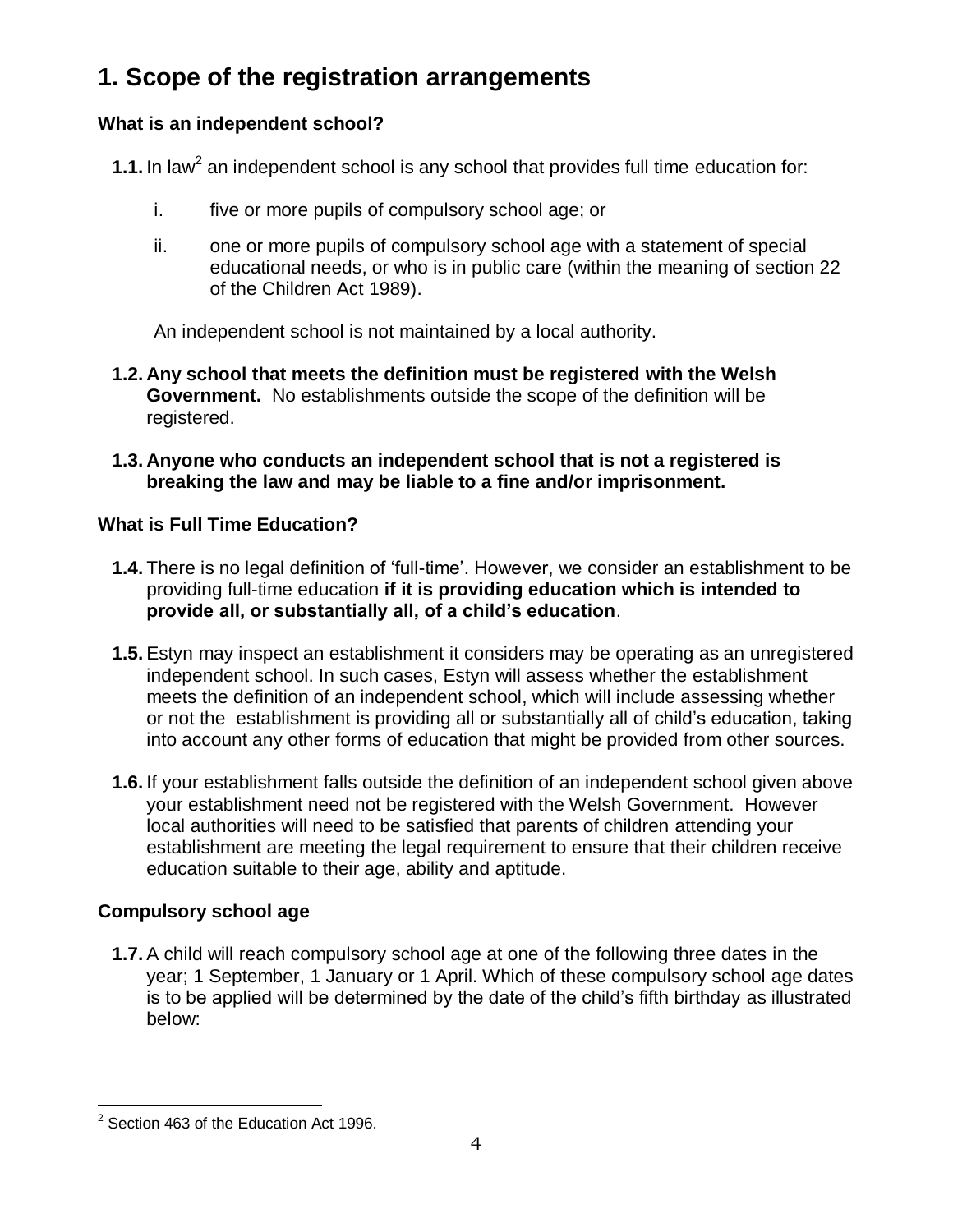- if a child's fifth birthday falls between 1 April and 31 August they will become of compulsory school age on 1 September;
- if a child's fifth birthday falls between 1 September and 31 December they will become of compulsory school age on 1 January;
- if a child's fifth birthday falls between 1 January and 31 March they will become of compulsory school age on 1 April.

For example: A child born on 1 January 2005 will have their fifth birthday on 1 January 2010 and, therefore, will not be five before the eligibility date of 1 January 2010, but will be five before 1 April 2010. They will not, therefore, become of compulsory school age until 1 April 2010.A child ceases to be of compulsory school age on the last Friday in June of the school year in which he or she attains the age of 16.

### **What if I intend to provide education for children under 5 years?**

- **1.8.**Establishments that cater primarily for children under the age of 5 are only required to register as an independent school if they also have at least five pupils of compulsory school age or a pupil of that age with a statement of special education needs or who is in public care and which provides full-time education.
- **1.9.** However, if an establishment caters solely for children under the age of 5, it must register with the Care & Social Services Inspectorate Wales (CSSIW).

**CSSIW** Welsh Government office Rhydycar Business Park Merthyr Tydfil CF48 1UZ Telephone: 01443 848450

### **What if I intend to provide education for students over 16 years?**

- **1.10.**An establishment that provides solely for students over the age of 16 will not be registered with the Welsh Government because it is outside the scope of the definition of an independent school.
- **1.11.**However, establishments that also cater for five or more compulsory school age pupils or at least one pupil of compulsory school age with a statement of special education needs or in public care must register as an independent school.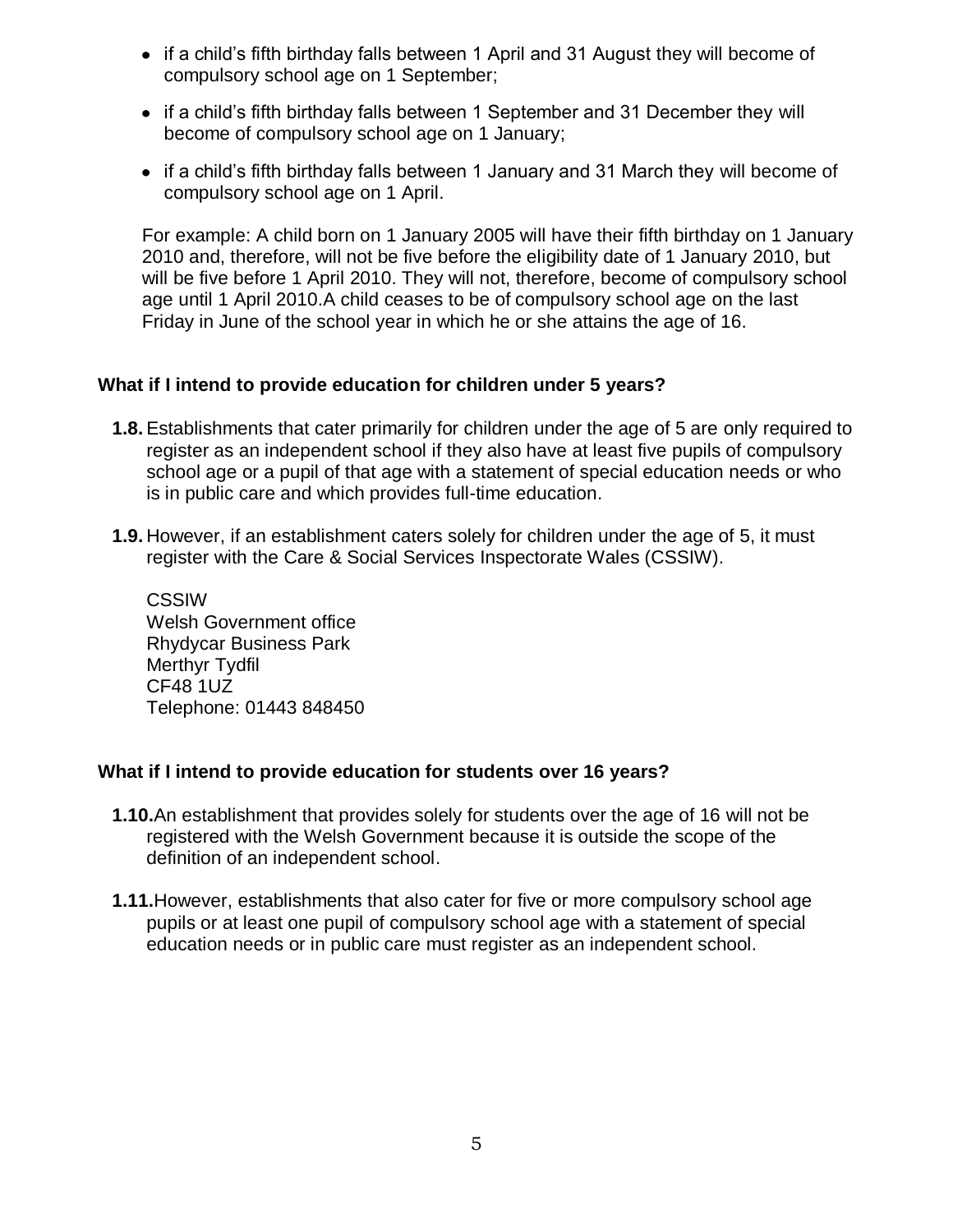# **2. How to apply for registration**

### **Applications for registration must be made and approved before a school admits pupils.**

- **2.1.** Regulations<sup>3</sup> made under the Education Act 2002 set out standards that all independent schools must satisfy as a condition of registration and also of remaining registered. These regulations cover:
	- the quality of education provided by the school;
	- the spiritual, moral, social and cultural development of pupils;
	- $\bullet$  the welfare, health and safety of pupils;
	- the suitability of proprietors and staff;
	- the premises of and boarding accommodation at the school;
	- the provision of information; and
	- the way in which complaints are handled.

**2.2.**Estyn inspects schools to judge compliance with the standards at the following times:

- before an application for registration is approved;
- between 3 and 6 months after registration is approved; and
- thereafter, during regular inspections within six years by Estyn, with the addition that Estyn visits schools with pupils with statements of special education needs annually.
- **2.3.Schools will not be registered unless they meet the standards. If, after registration they do not meet the standards the Welsh Government will require shortcomings to be put right. The Welsh Government may remove a school from the register if it is satisfied that one or more of the standards is not being met or that pupils are at risk of serious harm. It is illegal to operate an unregistered school, so any school removed from the register must close.**

### **Making an Application to Register**

**2.4.**Before making an application:

• read this handbook so that you understand the standards the school must meet.

It is also recommended that you consider the following Welsh Government guidance documents:

 $\overline{a}$  $3$  Independent School Standards (Wales) Regulations 2003 (S.I. 2003/3234) which can be found at: <http://www.legislation.gov.uk/wsi/2003/3234/contents/made>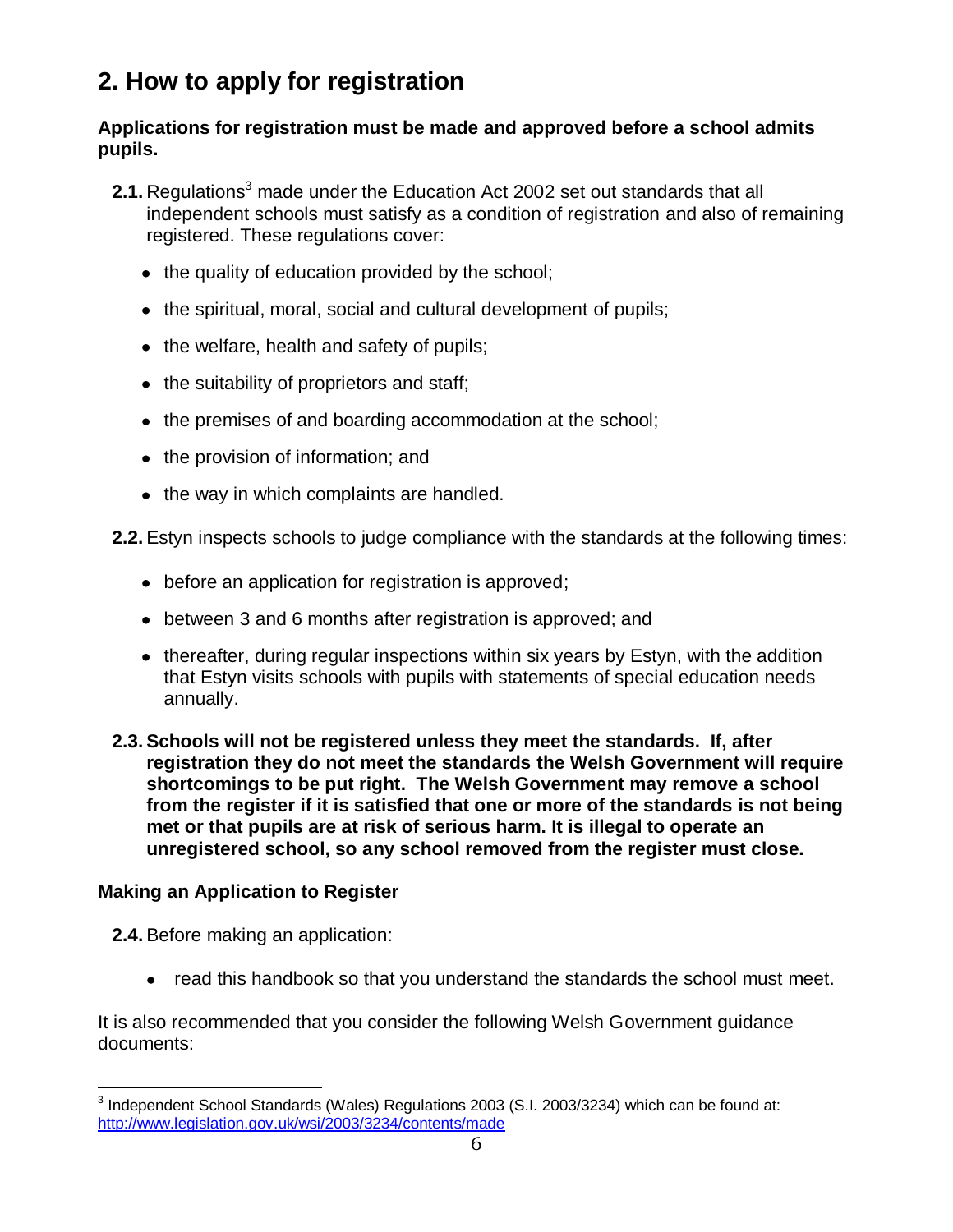- Circular 005/2008 "Safeguarding Children in Education: The Role of local authorities and governing bodies under the Education Act 20024"; I
- Circular 009/2014 "Safeguarding Children in Education: Handling Allegations of abuse against teachers and other members of staff
- Circular 34/02 "Child Protection: Preventing Unsuitable People from Working with Children and Young Persons in the Education Service5";
- Circular 02/03 "Criminal Records Bureau: Basic Facts for School Volunteers6".
- Circular No: 018/2009 Reporting Misconduct and Incompetence in the Education Service7

You may also wish to consider the regulations that set the standards for independent schools and other matters:

- the Independent Schools (Provision of Information) (Wales) Regulations 2003<sup>8</sup>;
- the Independent Schools Standards (Wales) Regulations 2003<sup>9</sup>;
- the Independent Schools (Miscellaneous Amendments) (Wales) Regulations  $2007^{10}$ ;
- the Education (Miscellaneous Amendments relating to Safeguarding Children) (Wales) Regulations 2009<sup>11</sup>;
- the Independent Schools (Publication of Inspection Reports) (Wales) Regulations  $2003^{12}$
- the Independent Schools (Religious Character of Schools) (Designation Procedure) (Wales) Regulations 2003<sup>13</sup>;
- the Education (School Premises) Regulations 1999<sup>14</sup>.

Please note that the above regulations are currently subject to review. This information document will be updated to reflect any changes to the regulations.

# **The Registration Application**

 $\overline{a}$ 

**2.5.** There are both a downloadable and an electronic application form on the Welsh Government website. You should only make an application when you have assembled all the information needed. If submitting an application in hard copy, **two copies** of the following documents should be enclosed with your completed application. Items 2, 3, 4 & 5 may instead be submitted electronically in Microsoft Word or as PDF documents.

<sup>4</sup> <http://wales.gov.uk/publications/circular/2008/safeguardingchildren/?lang=en>

http://www.google.co.uk/url?url=http://learning.wales.gov.uk/docs/learningwales/publications/140410-safeguarding-children-in-educationen.pdf&rct=j&frm=1&q=&esrc=s&sa=U&ei=71xjVOzGEMfD7gaC34Fo&ved=0CBQQFjAA&usg=AFQjCNFya5C4qXHZii44Z9QT0D2pGJiX  $1<sub>q</sub>$ 

<sup>5</sup> [http://wales.gov.uk/topics/educationandskills/publications/circulars/Circular\\_34\\_02\\_\\_Preventing\\_Unsu1?lang=en](http://wales.gov.uk/topics/educationandskills/publications/circulars/Circular_34_02__Preventing_Unsu1?lang=en)

<sup>6</sup> [http://wales.gov.uk/topics/educationandskills/publications/circulars/Criminal\\_Records\\_Bureau\\_\\_Basic\\_1?lang=en](http://wales.gov.uk/topics/educationandskills/publications/circulars/Criminal_Records_Bureau__Basic_1?lang=en)

<sup>7&</sup>lt;br><http://wales.gov.uk/topics/educationandskills/publications/circulars/reportingmisconductcircular/?lang=en><br>8 http://www.logiclotion.broce.gov.uk/logiclotion/webservei2003/200323330.p.htm

<http://www.legislation.hmso.gov.uk/legislation/wales/wsi2003/20033230e.htm> 9

<sup>&</sup>lt;sup>9</sup><http://www.legislation.hmso.gov.uk/legislation/wales/wsi2003/20033234e.htm><br><sup>10</sup>http://www.legislation.gov.uk/wsi/2007/047/eastertainede

<http://www.legislation.gov.uk/wsi/2007/947/contents/made>

<sup>11</sup> <http://www.legislation.gov.uk/wsi/2009/2544/regulation/4/made>

<sup>12</sup> <http://www.legislation.hmso.gov.uk/legislation/wales/wsi2003/20033232e.htm>

<sup>13</sup> <http://www.legislation.hmso.gov.uk/legislation/wales/wsi2003/20033233e.htm>

<sup>14</sup> <http://www.legislation.hmso.gov.uk/si/si1999/19990002.htm>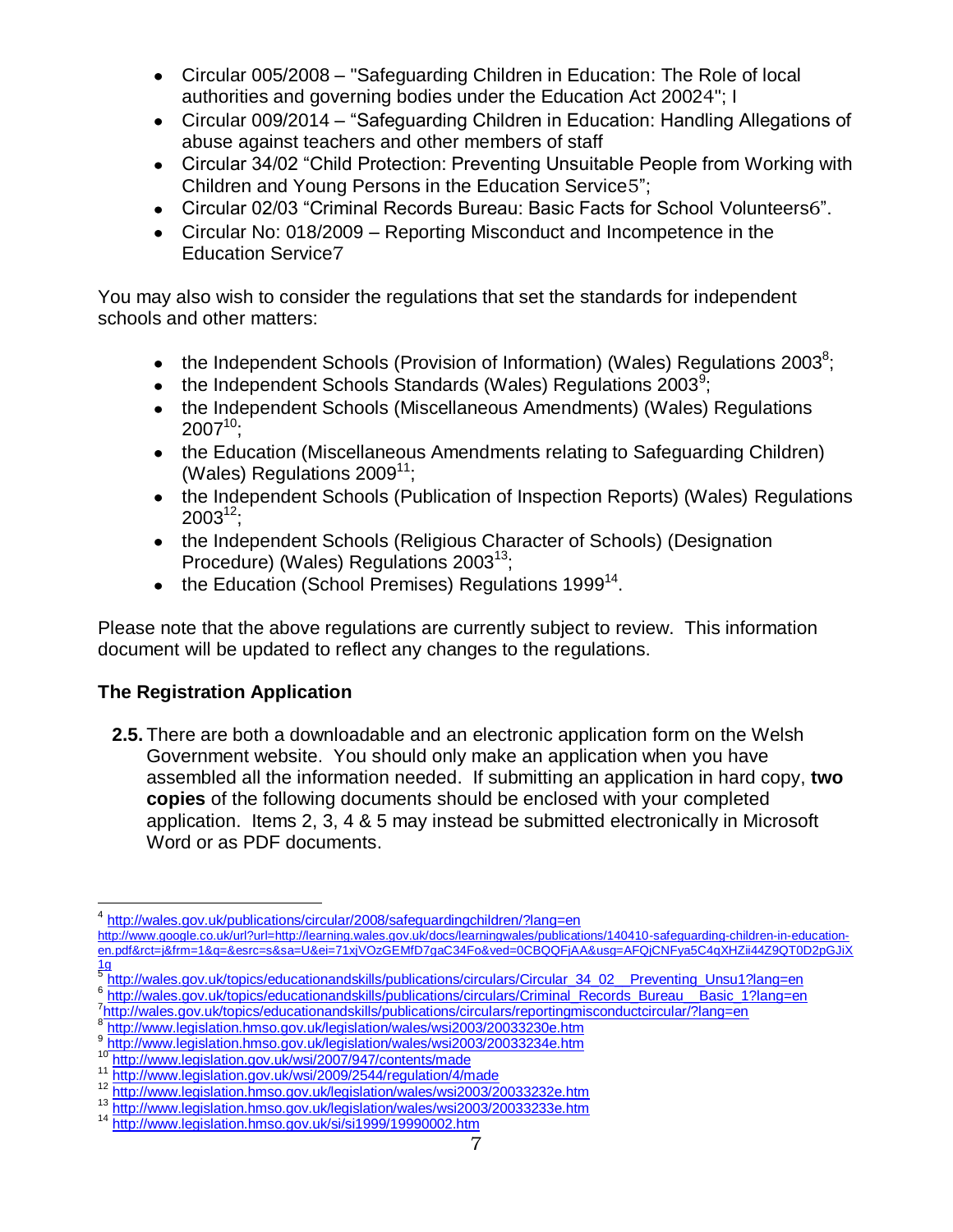- 1. Plans of the school, drawn to scale in square metres, showing the layout of the premises and accommodation of all buildings.
- 2. Detailed curriculum policies, schemes of work (for the subjects taught) and the procedures by which pupils' work and progress will be assessed.
- 3. Copies of the school's written policy on:
	- i. Bullying (which should have regard to Circular 23/03: "Respecting Others: Anti-Bullying Guidance"<sup>15</sup>);
	- ii. Safeguarding and promoting the welfare of children who are pupils at the school (which should have regard to Circular 005/2008 – "Safeguarding Children in Education: The Role of local authorities and governing bodies under the Education Act 2002")<sup>16</sup>; (see also Circular 009/2014 – Safeguarding Children in Education: Handling Allegations of Abuse against teachers and other members of staff.
- iii. Safeguarding and promoting the health and safety of pupils on activities outside the school and  $17$
- iv. Promoting good behaviour amongst pupils setting out the sanctions to be adopted in the event of pupil misbehaviour.
- 4. A copy of the school risk assessment as required by the Regulatory Reform (Fire Safety) Order  $2005^{18}$ , as amended.
- 5. A copy of the school complaints procedure, as outlined in paragraph 7 of the Schedule to the Independent Schools Standards (Wales) Regulations 2003.
- **2.6.**All independent schools must satisfy the Welsh Government of the suitability of the proprietor. The proprietor must be subject to a check undertaken by the Disclosure and Barring Service (DBS). **For the purposes of the law the proprietor means the person or persons responsible for the day to day management of the school.**  The proprietor can be an individual person, or a group of persons sitting on a governing body, trustees or directors of a company. In the case of a proprietor who is a corporation (e.g. limited company), Scottish firm or body of persons (e.g. trustees or governing body) the responsible individual should apply for a DBS check. In the case of trustees or directors or governing bodies, the control may be shared between several of them. In that case they may all apply for a DBS check or they may decide collectively which one or more of them will be the person responsible for the day to day management of the school. If they do this, they must appreciate that the persons chosen become responsible for the school for the purposes of the education law for independent schools. For instructions on how to apply for proprietor checks see Chapter 3. These procedures must also be followed where there are changes to the proprietor or nominated responsible person.

<sup>&</sup>lt;sup>15</sup> <http://wales.gov.uk/topics/educationandskills/publications/circulars/circular2303/?lang=en>

<sup>16</sup> <http://wales.gov.uk/publications/circular/2008/safeguardingchildren/?lang=en>

<sup>17</sup><http://wales.gov.uk/topics/educationandskills/allsectorpolicies/healthandsafety/educationalvisits/?lang=en> <sup>18</sup> <http://www.legislation.gov.uk/uksi/2005/1541/contents/made>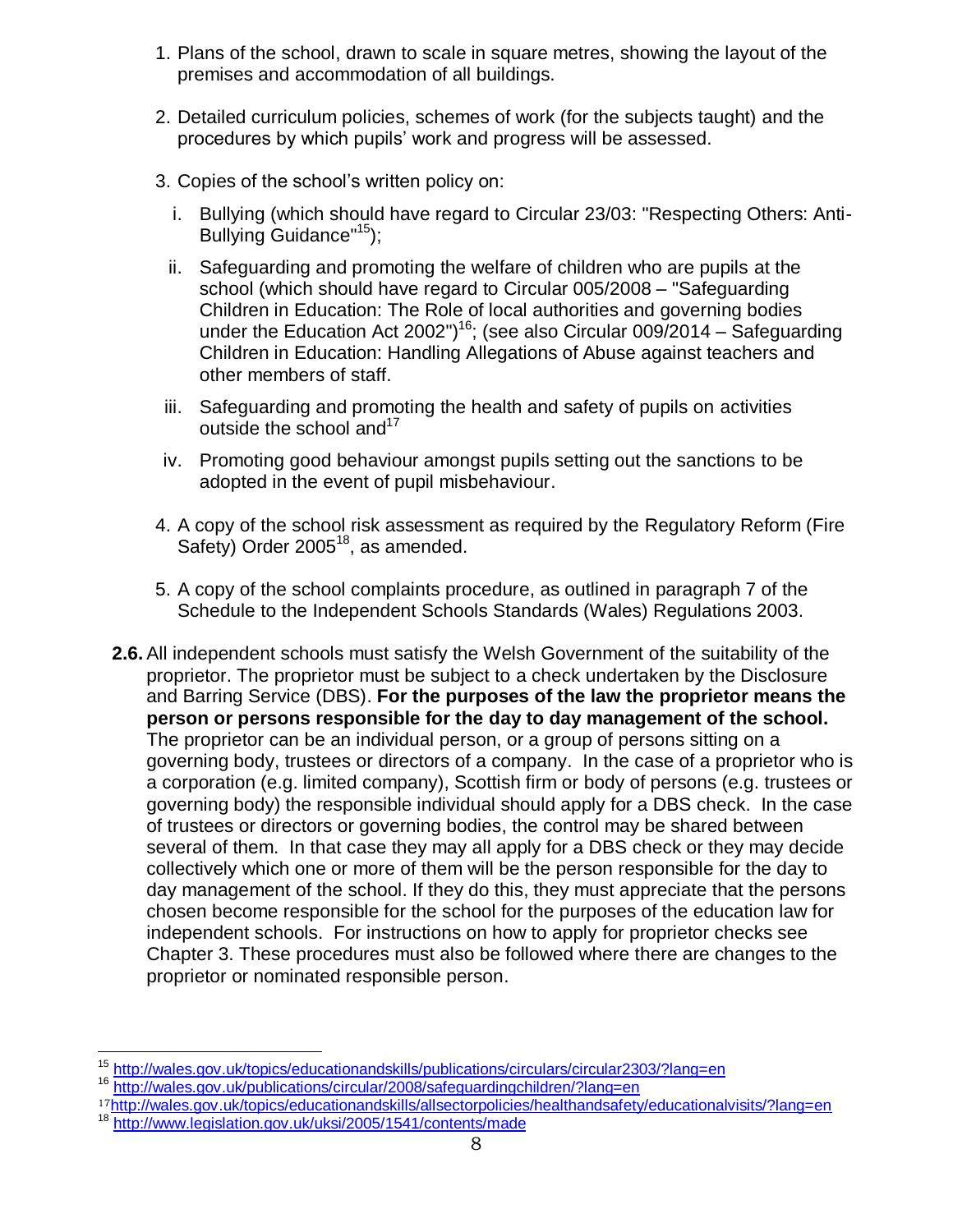- **2.7.** In addition, in the case of a proprietor who is corporation (e.g. a limited company), Scottish firm or body of persons (e.g. trustees or governing body) the proprietor must ensure that each member of the corporation, firm or body is DBS checked if each of the following two conditions applies:
	- 1. the member holds 5% or more of the company's share capital; and
	- 2. the member is an individual whom a criminal records certificate under section 113A of the Police Act 1997 must be issued by the Secretary of State in response to an application for such.
- **2.8.** The proprietor of an independent school is responsible for ensuring that any staff at the school, whether under a contract of employment, under a contract for services or other than under a contract, has been subject to recruitment and vetting checks. These checks include an enhanced criminal background check, which must be carried out before their employment begins. To do this, proprietors must register direct with the DBS or use the services of a third party (umbrella body) to enable checks to be undertaken.

### **Are there any restrictions about the name of the school?**

- **2.9.** If the name you are proposing for your school may be construed as implying a Royal connection e.g. Queen's, King's, Prince's etc, the adoption of that name requires approval from the Welsh Government as part of your application.
- **2.10.**Applications for use of the word 'University' in a school title or business title should be made to the Welsh Government as part of your application. The Welsh Government will in turn, liaise with The Privy Council Office to seek agreement on these applications.
- **2.11.**In the absence of approval to use a name, you will be invited to suggest a different name. Schools will only be registered if the name is suitable.

### **What happens once the initial application form is received?**

- **2.12.**When a complete application is received the Welsh Government sends copies to Estyn. In the case of a boarding school or a school on the same premises as a Children's Home, CSSIW will also be contacted. Each organisation will consider the application and report their recommendations to the Welsh Government. These will be taken into account in determining whether your school should be registered. Estyn will need to visit the school in order to determine whether the school meets the prescribed standards for registration. They will make direct arrangements with you.
- **2.13.**If you wish to provide new boarding accommodation at a new or existing school, CSSIW will also wish to visit the school. They will also make direct contact with you to arrange a suitable time and date. These visits must take place before the Welsh Government makes a decision about your application.
- **2.14.**If you wish to provide new residential care, as a Children's Home with educational provision, you will need to submit a separate application to register the care element of the provision directly with CSSIW.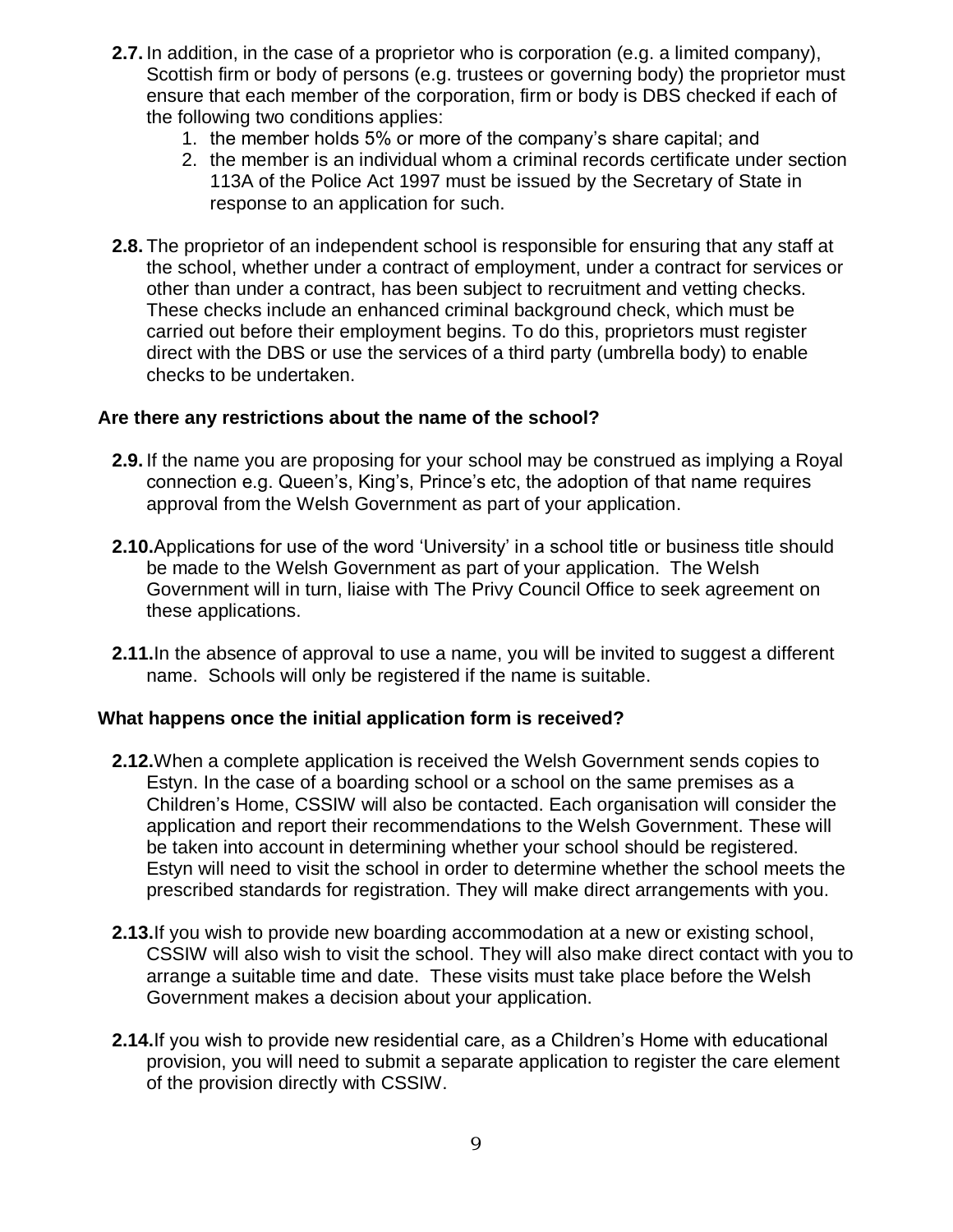### **What will the inspectors look for?**

**2.15.**Inspection will seek evidence to judge whether proposed premises are safe and suitable, the proposed curriculum is satisfactory and that policies are in place to protect pupils' welfare, health and safety. Inspection of actual teaching of pupils will obviously not be inspected until the school is open.

# **How long will the registration process take?**

- **2.16.**The registration process will take at least three months from receipt of all the necessary information. Applications to register should therefore be made well in advance of the proposed admission of pupils. It is important that you send all the information that has been requested.
- **2.17.**When inspection is complete the Welsh Ministers will consider the application and decide whether the school may be registered and open. The Welsh Government keeps a register of all independent schools and the school will be added to the register on the date the Minister has agreed it may open.

### **Will I be notified once my school has been included on the Register of Independent Schools?**

**2.18.**Yes. The Welsh Government will write to confirm that your school has been registered. You must not admit any pupils before you receive this letter. The letter will include a unique reference number for the school.

# **What happens after my school is registered?**

**2.19.**After three months of operation Estyn will inspect your school again. If the school is a boarding school or provides residential care it may also be inspected again by CSSIW. These follow-up inspections will be to confirm that you continue to meet the standards for registration once pupils have been admitted and the school is operational.

# **What happens if my application is unsuccessful?**

**2.20.**The Welsh Government's letter will explain the reasons for turning down your application. You may resubmit your application but the Welsh Government will only consider a resubmission if it is convinced that the reasons for failure have been addressed. **Under no circumstances should you admit pupils if your application is unsuccessful because it is illegal to operate an unregistered independent school.**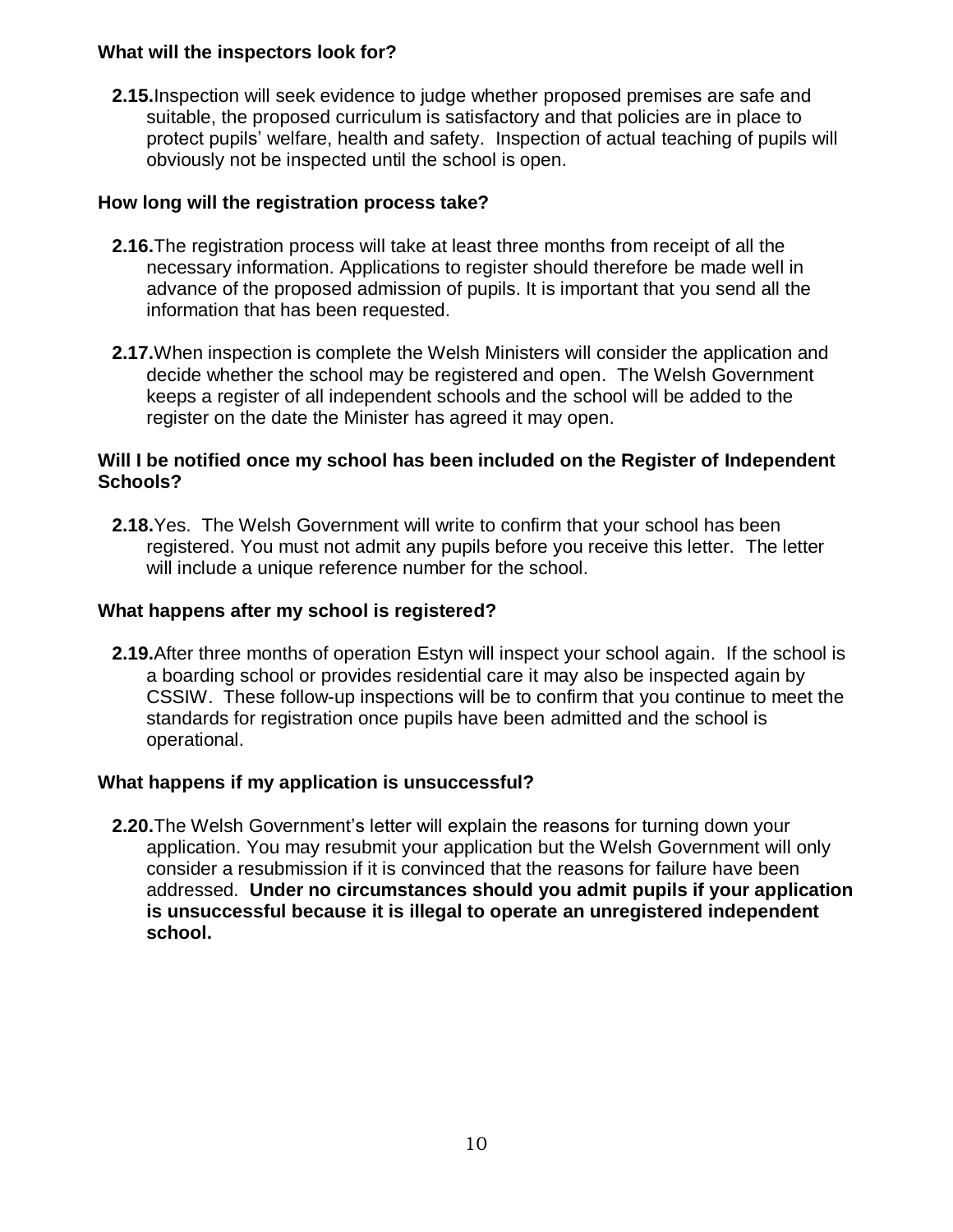# **3. Standards for registration**

### **What are the standards that independent schools will be required to satisfy in order to be registered?**

**3.1** There are a range of standards against which independent schools will be judged. These must be satisfied before registration will be granted and continue to be satisfied as a condition of ongoing registration thereafter. The standards are set out in the Education (Independent Schools Standards) Regulations 2003<sup>19</sup>. They are described in broader detail below.

# **The Quality of Education provided by the school**

**3.2** Schools must offer full-time supervised education for pupils of compulsory school age which includes subject matter appropriate to the ages and aptitude of the pupils (including those with special educational needs). The school must draw up a written curriculum policy setting out the school's approach to teaching, which is supported by schemes of work (for each subject taught). The regulations are not intended to be prescriptive about the way a school organises its curriculum, and they do not require the school to follow the National Curriculum. However, the school should give pupils experience in the following areas, and plans and schemes of work must illustrate how each area is to be woven into the school curriculum.

• **Linguistics:** this area is concerned with developing pupils' communication skills and increasing their command of language through listening, speaking, reading and writing. In all schools there must be lessons in written and spoken English or Welsh. Many schools will also teach other languages.

• **Mathematics:** this area helps pupils to make calculations, to understand and appreciate relationships and patterns in number and space and to develop their capacity to think logically and express themselves clearly. Their knowledge and understanding of mathematics should be developed in a variety of ways, including practical activity, exploration and discussion.

• **Science:** this area is concerned with increasing pupils' knowledge and understanding of nature, materials and forces and with developing the skills associated with science as a process of enquiry: for example, observing, forming hypotheses, conducting experiments and recording their findings.

• **Technology:** we do not wish to be prescriptive about how schools develop a curriculum to teach technological skills and we recognise some schools would not wish to teach some of the aspects below e.g. ICT (information and communication technology). We hope a wide enough range of examples is quoted to enable schools to meet the regulations. Technological skills can include the use of ICT developing, planning and communicating ideas; working with tools, equipment, materials and components to produce good quality products; and evaluating processes and products.

<sup>&</sup>lt;sup>19</sup> <http://www.legislation.hmso.gov.uk/legislation/wales/wsi2003/20033234e.htm>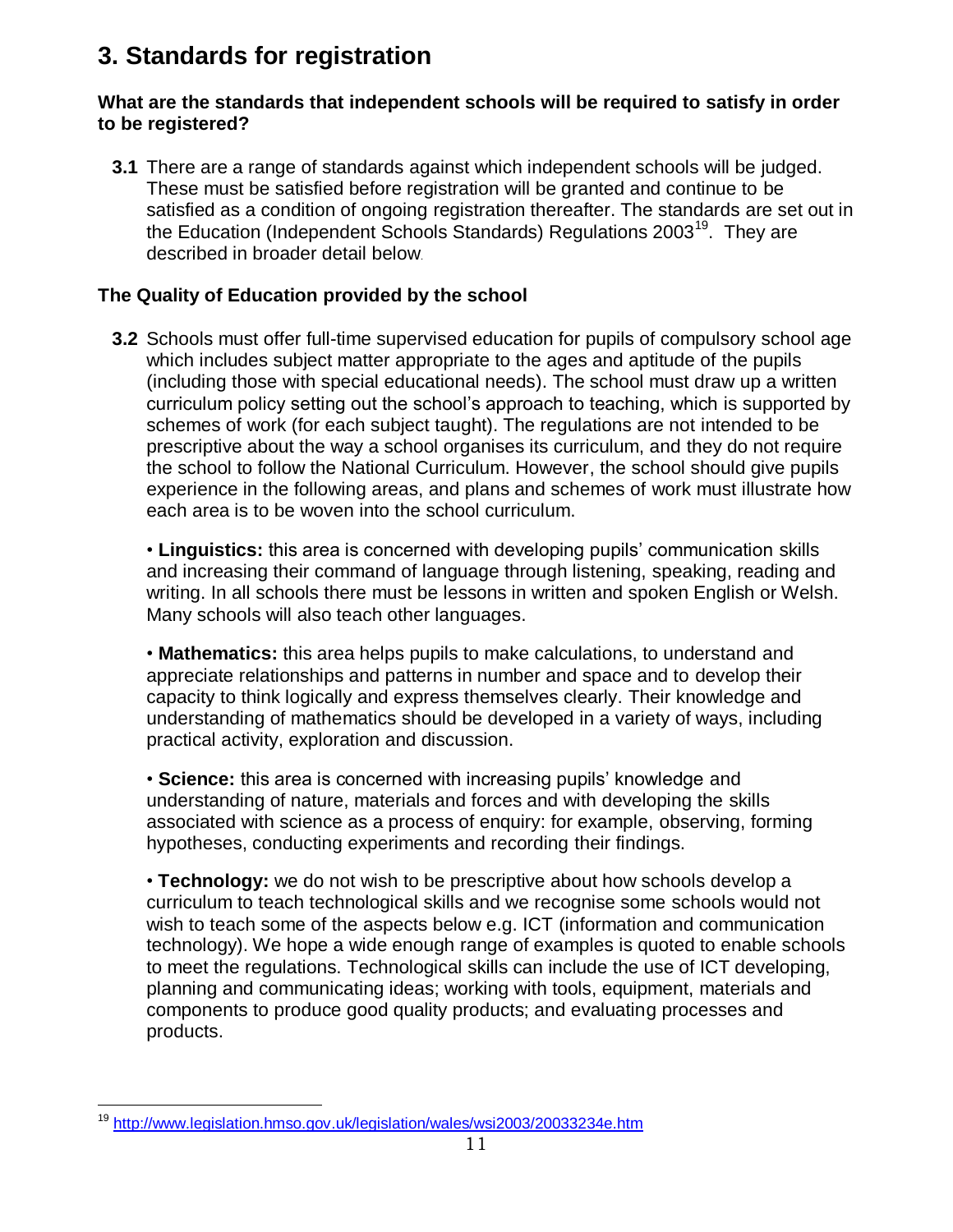• **Humanities and social science:** this area is concerned with people and with their environment, and how human action, now and in the past, has influenced events and conditions. In most schools the subjects of history and geography make a strong contribution to this area.

• **Physical exercise:** this area aims to develop the pupils' physical control and coordination as well as their tactical skills and imaginative responses, and to help them to evaluate and improve their performance. Pupils should also acquire knowledge and understanding of the basic principles of fitness and health.

• **Aesthetic and creative:** this area is concerned with the processes of making, composing and inventing. There are aesthetic and creative aspects of all subjects, but some make a particularly strong contribution including art, music, dance, drama and the study of literature because they call for personal, imaginative, and often practical, responses.

**3.3** There is currently no requirement that teachers in independent schools must be qualified teachers, but those who are not should have relevant expertise or experience. Residential schools will also be expected to employ adequate ancillary staff and childcare staff with appropriate qualifications and experience. An independent school that admits pupils with special educational needs must have sufficient numbers of suitable staff.

### **Spiritual, moral, social and cultural development of pupils**

- **3.4** The school is expected to ensure that it plans and provides effectively in order to develop pupils' spiritual, moral, social and cultural awareness. Subject areas such as personal, social and education (PSE) and religious education may make strong contributions, but work within all other subjects may also contribute.
- **3.5** Pupils should be led towards distinguishing right from wrong and towards acting consistently with their beliefs and with a view to the consequences of their own and others' actions. In addition the school should:
	- lead pupils towards becoming confident and positive contributors to their community and effective users of its services and facilities according to their maturity;
	- enable pupils to gain insights into the origins and practices of their own cultures, and into those of the wider community; and
	- take steps to ensure that pupils appreciate racial and cultural diversity and avoid and resist racism.

### **Welfare, health and safety of pupils**

- **3.6** The school should draw up and implement a written policy that addresses the following:
	- the safety and welfare of children who are pupils at the school. You should comply with Welsh Government Circular 005/2008 – "Safeguarding Children in Education: The Role of local authorities and governing bodies under the Education Act 2002",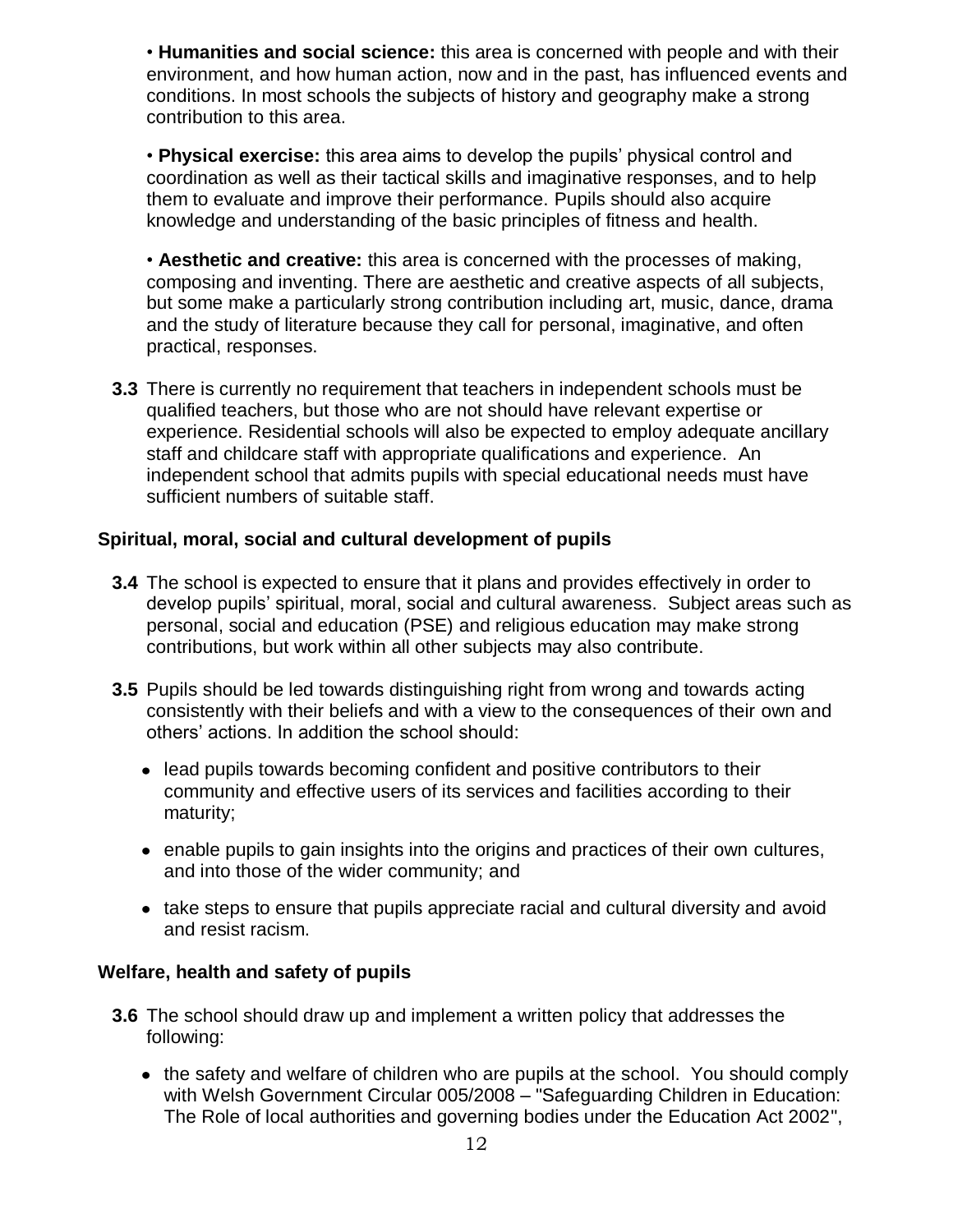Welsh Government Circular 009/2014 – Safeguarding Children in Education: Handling Allegations of abuse against teachers and other members of staff and the prevention of unsuitable people from working with children and young persons which has regard to NAfW circular 34/02 "Child Protection: Preventing Unsuitable People from Working with Children and Young Persons", together with the supplementary guidance NAfW circular 02/03 "Criminal Records Bureau: Basic Facts for School Volunteers";

- the safeguarding and health and safety of pupils on activities at the school and outside the school with regard to the Welsh Government guidance<sup>20</sup>;
- the prevention of bullying. You should have regard to National Assembly for Wales Circular 23/03 "Respecting Others: Anti-Bullying Guidance"; and
- promotion of good behaviour amongst pupils and the sanctions to be adopted in the event of pupil misbehaviour.
- **3.7** All schools must have and implement effectively satisfactory arrangements for:
	- first aid;  $\bullet$
	- ensuring pupils are properly and effectively supervised; and
	- keeping a written record of sanctions for serious pupil disciplinary offences.

### **Boarding Schools**

- **3.8** Boarding schools are those that provide overnight accommodation arranged or provided by the school, at the school or elsewhere, but excluding accommodation for pupils being accommodated away from the school premises during a brief school trip. This includes pupils who are accommodated elsewhere under arrangements made by the school, whether or not the accommodation is provided off site by a third party, e.g. a host family or landlord. Unless the accommodation arrangements are made entirely by the child's parent(s), the welfare responsibility rests with the school.
- **3.9** Independent Boarding Schools are inspected by CSSIW who assess the boarding provision against the "National Minimum Standards for Boarding Schools"<sup>21</sup>. These cover five broad areas as follows:
	- welfare policies and procedures;
	- organisation and management;
	- welfare support for boarders;
	- staffing; and
	- premises.

<sup>20</sup><http://wales.gov.uk/topics/educationandskills/allsectorpolicies/healthandsafety/educationalvisits/?lang=en> <sup>21</sup>[http://www.dh.gov.uk/en/Publicationsandstatistics/Publications/PublicationsPolicyAndGuidance/DH\\_4006331](http://www.dh.gov.uk/en/Publicationsandstatistics/Publications/PublicationsPolicyAndGuidance/DH_4006331)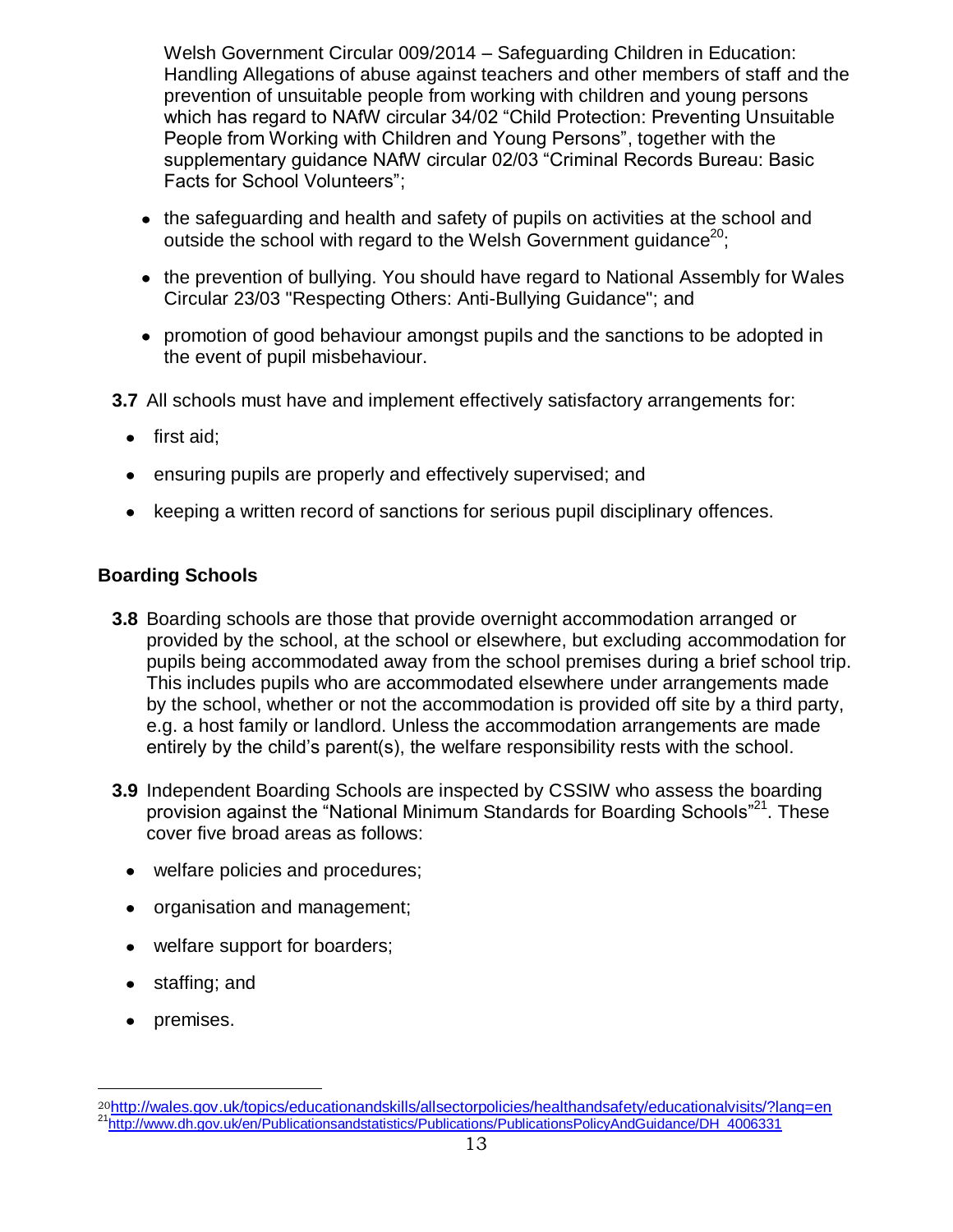**3.10** Schools providing residential care for wholly or mainly for pupils with special educational needs will need to refer to the "National Minimum Standards for Residential Special Schools" or "National Minimum Standards for Children's Homes" as appropriate.

# **Fire Precautions**

- **3.11** Under the Regulatory Reform (Fire Safety) Order 2005<sup>22</sup>, it is the duty of an employer to conduct a suitable and sufficient risk assessment of the risks in the workplace to which people are exposed for the purpose of identifying general fire precautions necessary. A formal record should be made of the significant findings and measures which have been taken to mitigate the risks. The assessment should include:
- the fire risk;
- the requirement for fire detection and warning;
- means of escape;
- fire fighting equipment;
- planning for an emergency and training for staff; and
- maintenance and testing of fire safety equipment.
	- **3.12** Every year, as part of the annual census data form, the Welsh Government will request a copy of the Risk Assessment. However, if there are changes to accommodation, or a greater than 10% increase in pupil numbers or outstanding Fire Authority recommendations, an earlier inspection is advised. Further advice about risk assessments can be found in the booklets/guides listed in the Appendix, obtainable from The Stationery Office (TSO).

# **Registers**

- **3.13** Independent school proprietors are required to keep registers of both admissions and attendance and proprietors should acquaint themselves with the Education (Pupil Registration) (Wales) Regulations 2010<sup> $23$ </sup> which govern this.
- **3.14** These regulations specify the detail required in the registers and the manner of their completion. Proprietors of independent schools must make the registers available for inspection. Proprietors are also required to make returns to the local authority detailing the names of any children who fail to attend school regularly. Further guidance on attendance registers is available in NAfW circular 47/2006; "Inclusion and Pupil Support<sup> $24$ </sup>. The duty to keep attendance (as distinct from admissions registers) does not apply where all the children in an independent school are boarders, but their maintenance in such establishments is, nevertheless, desirable.

 $\overline{a}$ <sup>22</sup> <http://www.legislation.gov.uk/uksi/2005/1541/contents/made>

<sup>23</sup> <http://www.legislation.gov.uk/wsi/2010/1954/contents/made>

<sup>&</sup>lt;sup>24</sup> <http://wales.gov.uk/topics/educationandskills/publications/circulars/2463797/?lang=en>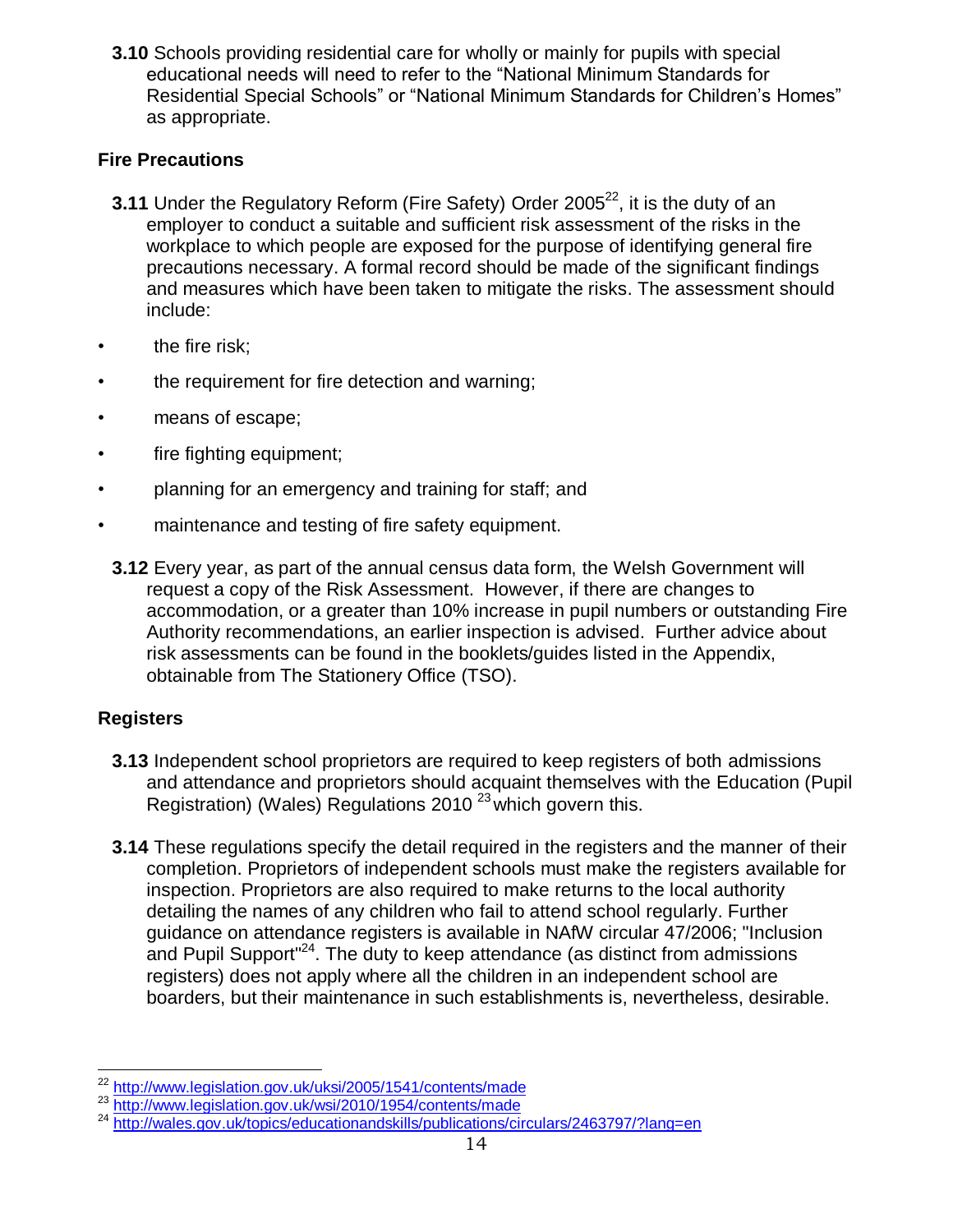### **The suitability of proprietors and staff**

**3.15** Whilst the following paragraphs relating to proprietors are aimed at new school applications, existing schools must follow this procedure if there is a change of proprietor or nominated responsible person.

# **Suitability of proprietors<sup>25</sup>**

- **3.16** As part of the application process or if the proprietor or nominated responsible person changes, the proprietor is required to contact the Welsh Government requesting an application form for a DBS Enhanced Disclosure. A Disclosure provides details of a person's criminal record including convictions, cautions, reprimands and warnings held on the Police National Computer. An Enhanced Disclosure may also contain details of information held on local police records which the police consider to be relevant to the person's proposed post or position**.**
- **3.17** An application form for a DBS check can be obtained by telephoning the Welsh Assembly Government on 029 2082 6051 or by e-mail at **smed2@wales.gsi.gov.uk.**

**Please do not send your application direct to the DBS.** On completion, the application form should be forwarded in an envelope marked "Confidential" and "Only for the attention of":

Mr Alan Chapple School Governance and Organisation Branch Schools Management & Effectiveness Division Welsh Government 3rd Floor, CP2 Cathays Park **Cardiff** CF10 3NQ

**3.18** You will then be contacted to arrange an interview with a Welsh Government official who has been authorised to countersign DBS disclosure applications. Each applicant must include the following documentation with their application: a document with a recent photograph – such as a driving licence or passport; proof of current address; and proof of change of name if applicable. The applicant must provide a cheque for £44 made payable to the Welsh Government which pays the fee that the DBS charges the Welsh Government. The interview will last about 15 minutes. Its purpose is to establish that the applicant's identity. If satisfied, the Welsh Government will forward the application to the DBS. The decision to countersign and forward the application is solely for the Welsh Government Countersigning Officer to make. When the DBS has processed the application it will write to the applicant and issue them with a copy of their Disclosure certificate. The Welsh Government does not hold copies of these certificates.

 $\overline{a}$  $25$  For the purposes of the Education Act 2002 and regulations made under the Act, "proprietor" means the person or body of persons responsible for the management of the school and can include a sole proprietor, governing bodies, Trustees or Directors.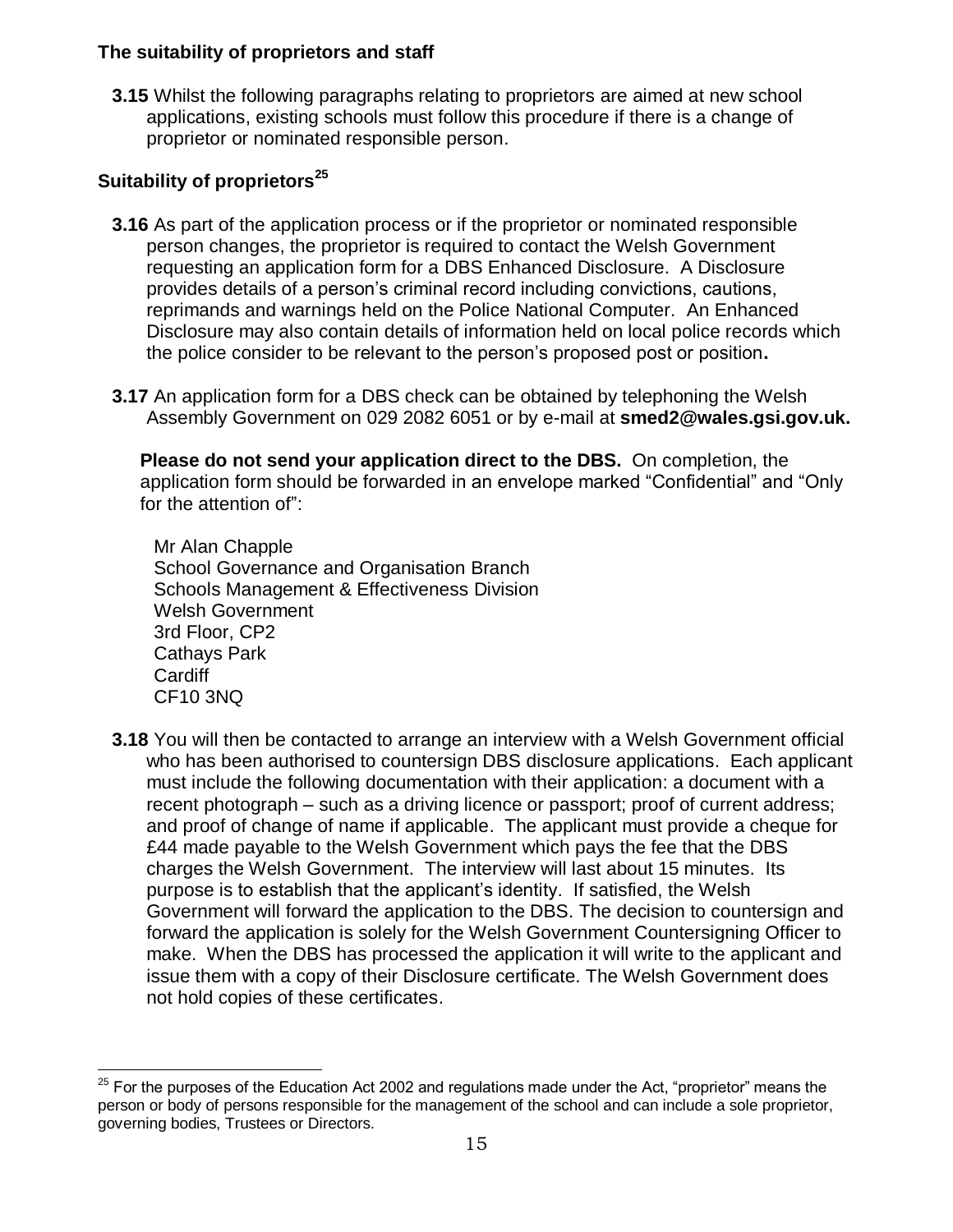- **3.19** The Welsh Government complies with the DBS Code of Practice. Under the Code, sensitive personal information must be handled and stored appropriately and must be kept for only as long as it is necessary.
- **3.20** The disclosure of a criminal record, or other information, will not bar a person from becoming a proprietor of an independent school unless the Welsh Government considers that the conviction renders them unsuitable. In making this decision the Welsh Government will consider the nature of the offence, how long ago the offence was committed, the person's age when the offence was committed and other factors which may be relevant.
- **3.21** In any case where the information supplied by the DBS differs from that provided by the applicant, applicants will be given the opportunity to explain why. Anyone who believes that the information in the DBS Disclosure is inaccurate, or relates to someone else with the same name, is able to appeal to the DBS.
- **3.22** Once an applicant has received a satisfactory Disclosure from the DBS the Welsh Government will process the application to register the school once the other preregistration checks on standards at the school have been completed.

# **Checks on staff and volunteers**

- **3.23** All proprietors will be responsible for ensuring staff and volunteers working in independent schools have been subject to criminal record checks. To do this, proprietors must register with the DBS or use the services of a third party (umbrella body) to enable checks to be undertaken.
- **3.24** As the proprietor of an independent school you are considered by the DBS as a regulated provider and as such you are legally responsible for ensuring that any new entrant to your regulated activity (i.e. employed by the school or a volunteer) is subject to the appropriate pre-recruitment checks.
- **3.25** Any school that fails to ensure that staff and/or volunteers are DBS checked, or which appoints a person in contravention of a prohibition or restriction, may have seriously breached standards. The school may be struck off the register of independent schools and forced to close.
- **3.26** Further guidance on a range of pre-appointment checks is given in Circular 34/02 "Child Protection: Preventing Unsuitable People from working with Children and Young Persons in the Education Service".<sup>26</sup>

### **Medical Fitness**

 $\overline{a}$ 

**3.27** It is important that employers satisfy themselves of the medical fitness of their employees. We advise schools to note the provisions of the Act in relation to asking questions regarding medical fitness. Guidance is available at [www.equalityhumanrights.com.](http://www.equalityhumanrights.com/)

<sup>&</sup>lt;sup>26</sup> <http://wales.gov.uk/publications/circular/circulars2002/NAFWC342002?lang=en>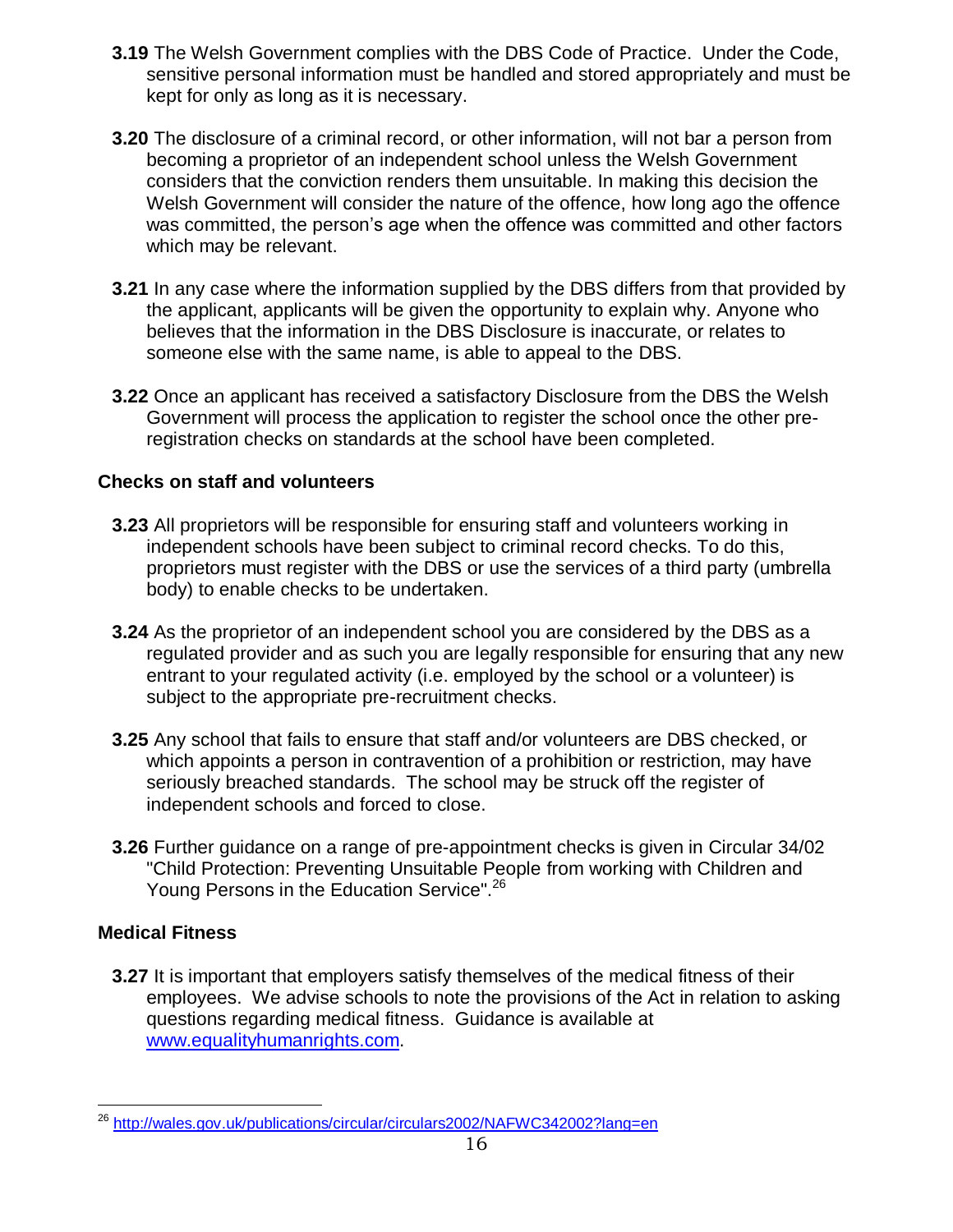**3.28** Disabled staff may be effective employees and may also be role models for disabled pupils or help educate able bodied people about disability. Many disabled people will be medically fit to teach, though employers may have to make reasonable adjustments under the Equality Act  $2010^{27}$  to enable disabled people to carry out their duties effectively.

### **School Premises**

- **3.29** The Regulations set out what is required, but where they refer to the Education (School Premises) Regulations 1999<sup>28</sup>, you will need to refer to those regulations to establish the precise requirements. Applicants may find it helpful to have further clarification about classroom sizes as follows.
- **3.30** The size of the classrooms must ensure both the health and safety of pupils and the effective delivery of teaching. Overcrowding in classrooms would contravene these requirements. Teachers must be able to move around the classroom easily and be able to give instruction to each pupil and be able to reach pupils in the event of an emergency. Pupils must be able to evacuate the classroom safely.
- **3.31** Commonly **primary** schools will include a variety of types of space to accommodate a range of activities:
- general teaching areas –which provide the registration and 'home base' for each class, and are probably where most of the teaching will take place;
- halls these will include the main hall for assembly and activities such as PE and some music; and
- learning resource areas these may be a library, a computer room, or any other specialist teaching area.

**3.32** For **secondary** age pupils, the teaching area will commonly include:

- timetabled class rooms for general teaching, practical areas such as science laboratories, music and drama spaces;
- halls these will include assembly halls, sports halls and activity halls; and
- learning resource areas such as independent study and reference areas such as a library, computer room and space for non-timetabled groups and other ad-hoc uses.
- **3.33** Further guidance for Secondary schools is available in Building Bulletin 98 and for Primary schools in Building Bulletin 99<sup>29</sup>.
- **3.34** Further guidance on accommodation requirements for children with special needs and disabilities is available in Building Bulletin 102 $^{30}$ .

<sup>28</sup> <http://www.opsi.gov.uk/si/si1999/19990002.htm><br><sup>29</sup> <http://www.teachernet.gov.uk/management/resourcesfinanceandbuilding/schoolbuildings/designguidance/sbareaguidelines/>

 $\overline{a}$ <sup>27</sup> <http://www.legislation.gov.uk/ukpga/2010/15/contents>

<sup>30</sup> <https://www.gov.uk/government/publications/building-bulletin-102-disabled-children-and-children-with-sen>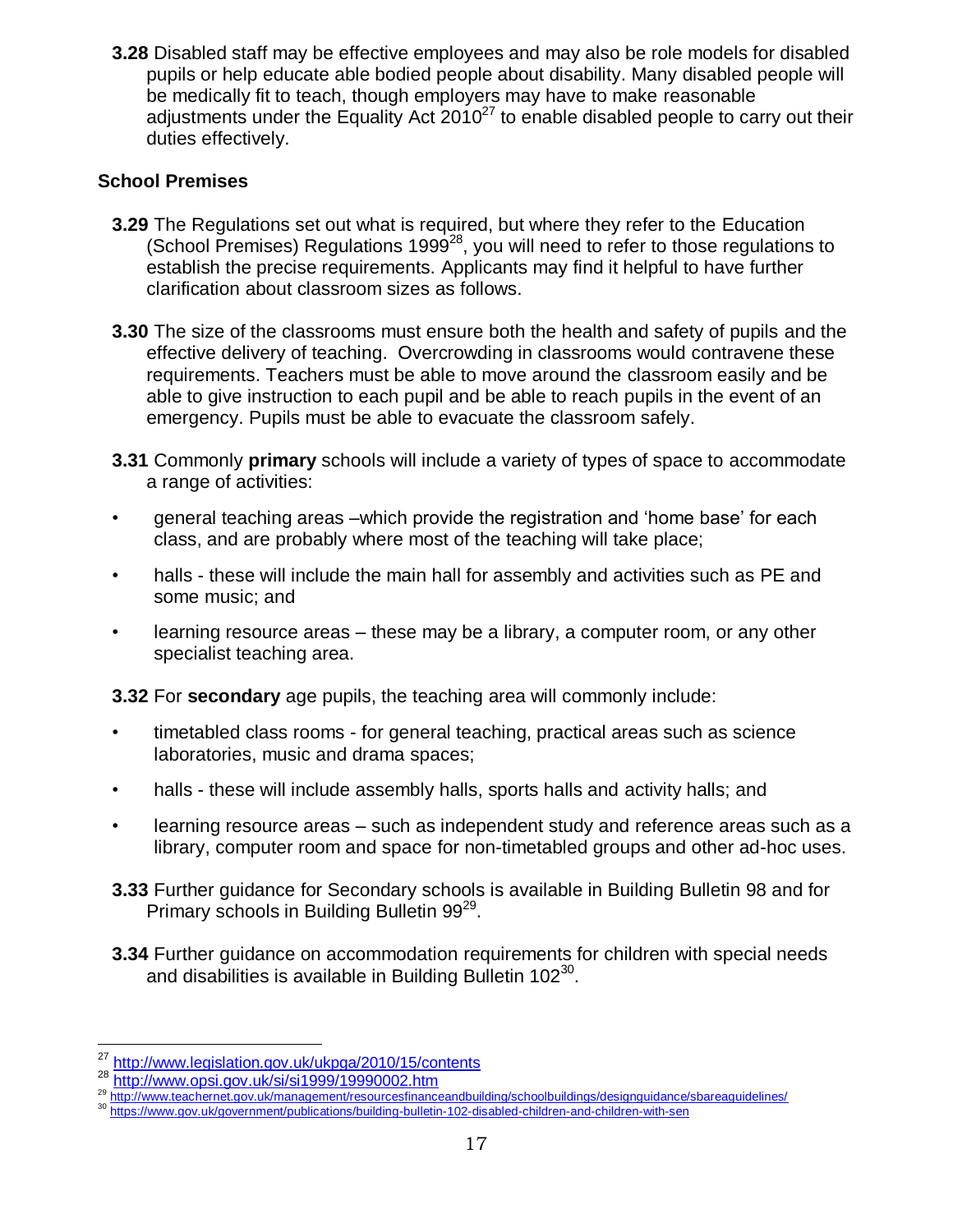### **Residential and Boarding Accommodation**

**3.35** Independent boarding schools must comply with the standards of the National Minimum Standards for Boarding Schools (standards 40 -52) $^{31}$  and residential Special Schools with the National Minimum Standards for Residential Special Schools (standards  $23-26)^{32}$ .

# **The provision of information**

- **3.36** Independent schools must provide all parents and prospective parents with the following information:
- the school's address, e-mail address and telephone number, and the name of the headteacher;
- the name, usual residential address, e-mail address and telephone number of the proprietor $33$ ;
- where there is a board of governors, the name and contact details of its Chairperson;
- a statement of the school's ethos (including any religious ethos) and aims;
- particulars of the school's policy on and arrangements for admissions, discipline and exclusions; and
- particulars of educational and welfare provision for pupils with special educational needs and pupils for whom English or Welsh is an additional language.
- **3.37** Parents must also have the opportunity to be provided with an annual report on their child's academic progress.
- **3.38** Schools must also give parents information about the school's written policies on:
- the curriculum;

- preventing bullying;
- safeguarding and promoting the welfare of children;
- safeguarding and promoting the health and safety of children on activities outside the school; and
- promoting good behaviour amongst pupils, and the sanctions to be adopted in the event of misbehaviour.
- **3.39** Schools must also give parents information about the number of staff employed at the school, including temporary staff, together with a summary of their qualifications.

<sup>&</sup>lt;sup>31</sup> [http://www.dh.gov.uk/en/Publicationsandstatistics/Publications/PublicationsPolicyAndGuidance/DH\\_4006331](http://www.dh.gov.uk/en/Publicationsandstatistics/Publications/PublicationsPolicyAndGuidance/DH_4006331)

<sup>32</sup> [http://www.dh.gov.uk/en/publicationsandstatistics/publications/publicationspolicyandguidance/dh\\_4006472](http://www.dh.gov.uk/en/publicationsandstatistics/publications/publicationspolicyandguidance/dh_4006472)

<sup>&</sup>lt;sup>33</sup> Where the proprietor is a corporation, a Scottish firm or body of persons, the address and telephone number of its registered or principal office.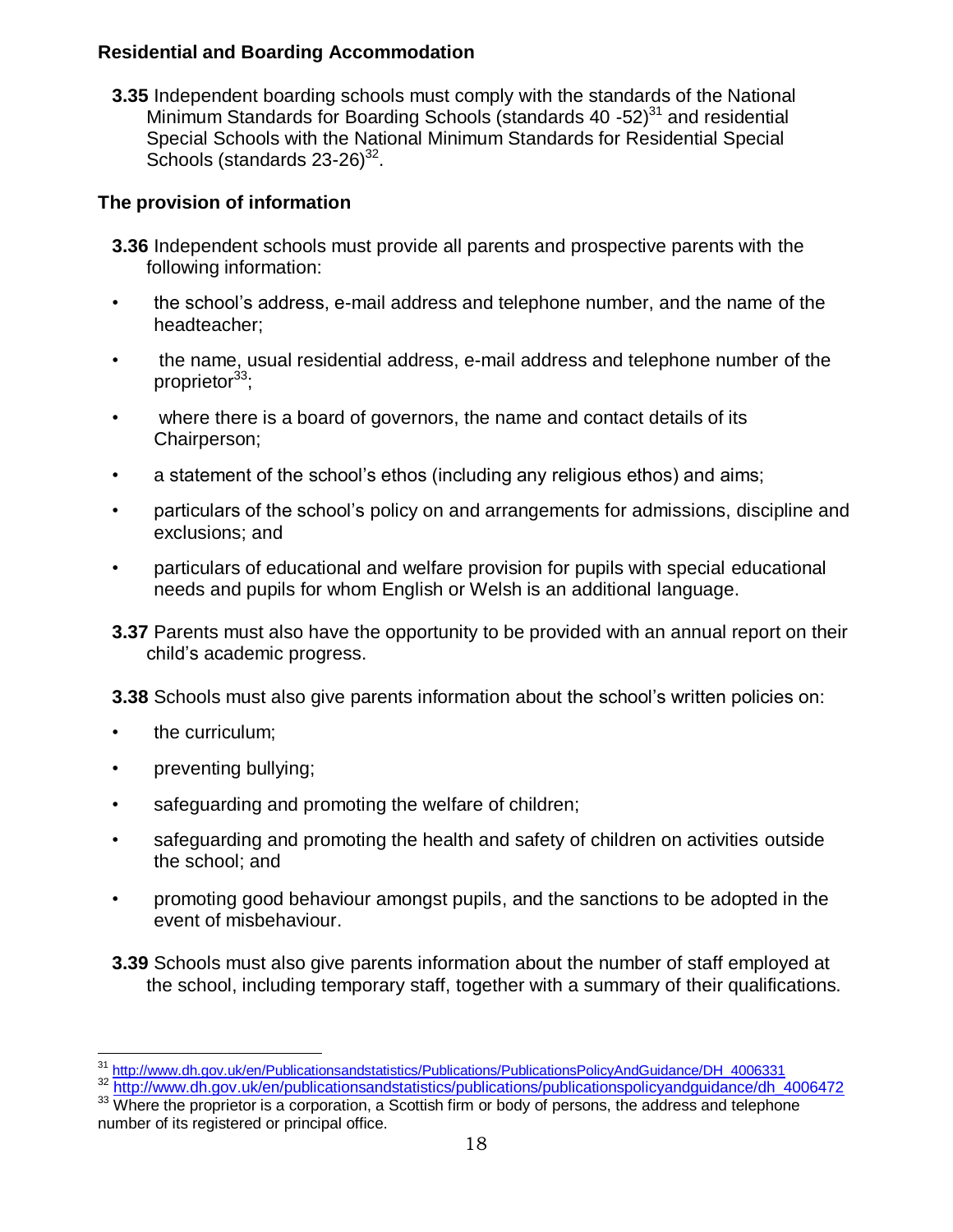# **Complaints**

- **3.40** All parents of children in independent schools must have access to and be given on request the school's written complaints procedure. Complaints should be investigated, properly considered, and the findings made known to the proprietor, head teacher, complainant and others about whom a complaint has been made.
- **3.41** Independent boarding schools must also comply with the Complaints Procedure required under Standard 5 of the National Minimum Standards for Boarding Schools<sup>34</sup> or, if appropriate, Standard 4 of the National Minimum Standards for Residential Special Schools<sup>35</sup>, and the Children's Homes (Wales) Regulations  $2002^{36}$  (Regulation 24).
- **3.42** The complaints procedure must:
	- a) allow for a complaint to be made and considered initially on an informal basis;
	- b) if the complainants are not satisfied with the informal approach the school should make provision for the complaint to be made in writing;
	- c) if the complainants wish the matter to be considered further, the procedure should make provision for a hearing before a panel of at least 3 people who are not directly involved in the matters detailed in the complaint;
	- d) where a panel hearing is convened, one person on the panel must be independent of the management and running of the school. The proprietor is responsible for the appointment of the panel. The procedure must set out clear time scales for the management of the complaint i.e. providing adequate notice of the hearing etc;
	- e) parents must be allowed to attend and be accompanied to a panel hearing if they wish;
	- f) it must provide for the panel to make findings and recommendations, and ensure that the complainant, proprietors, head teachers, and, where relevant, the person complained about, are given a copy of any findings and recommendations;
	- g) written records must be kept of all complaints and their outcomes, whether they were resolved at the preliminary stage, when a complaint is submitted in writing or whether they proceeded to a panel hearing;
	- h) all correspondence, statements and records of complaints must be kept confidential but must be made available to Estyn when they inspect. Copies must also be made available to the Welsh Government on request; and
	- i) where the school provides boarding accommodation, the procedure complies with Standard 5 of the National Minimum Standards for Boarding Schools or, where applicable, Standard 4 of the National Minimum Standards for Residential Special Schools.

<sup>&</sup>lt;sup>34</sup> [http://www.dh.gov.uk/en/Publicationsandstatistics/Publications/PublicationsPolicyAndGuidance/DH\\_4006331](http://www.dh.gov.uk/en/Publicationsandstatistics/Publications/PublicationsPolicyAndGuidance/DH_4006331)

<sup>&</sup>lt;sup>35</sup> [http://www.dh.gov.uk/en/publicationsandstatistics/publications/publicationspolicyandguidance/dh\\_4006472](http://www.dh.gov.uk/en/publicationsandstatistics/publications/publicationspolicyandguidance/dh_4006472)

<sup>36</sup> <http://www.opsi.gov.uk/legislation/wales/wsi2002/20020327e.htm>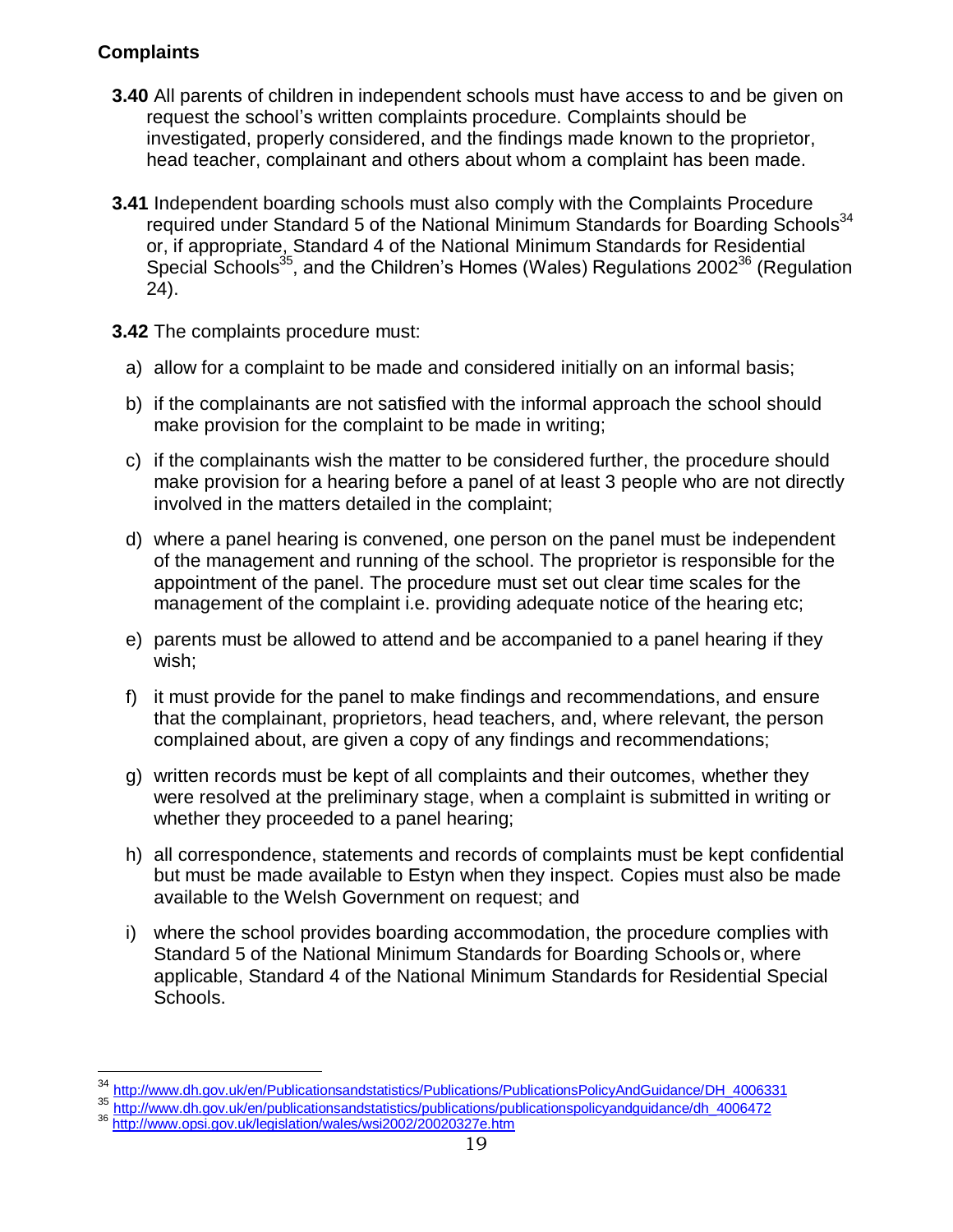**3.43** Whilst we do not wish to be prescriptive about who schools should appoint as an independent person, our general view is that people who have held a position of responsibility and who are used to analysing evidence and putting forward balanced arguments would be suitable. Examples of persons likely to be suitable are serving or retired business people, civil servants, heads or senior members of staff at other schools, people with a legal background and retired members of the Police Force might be considered by schools. Schools will of course have their own views.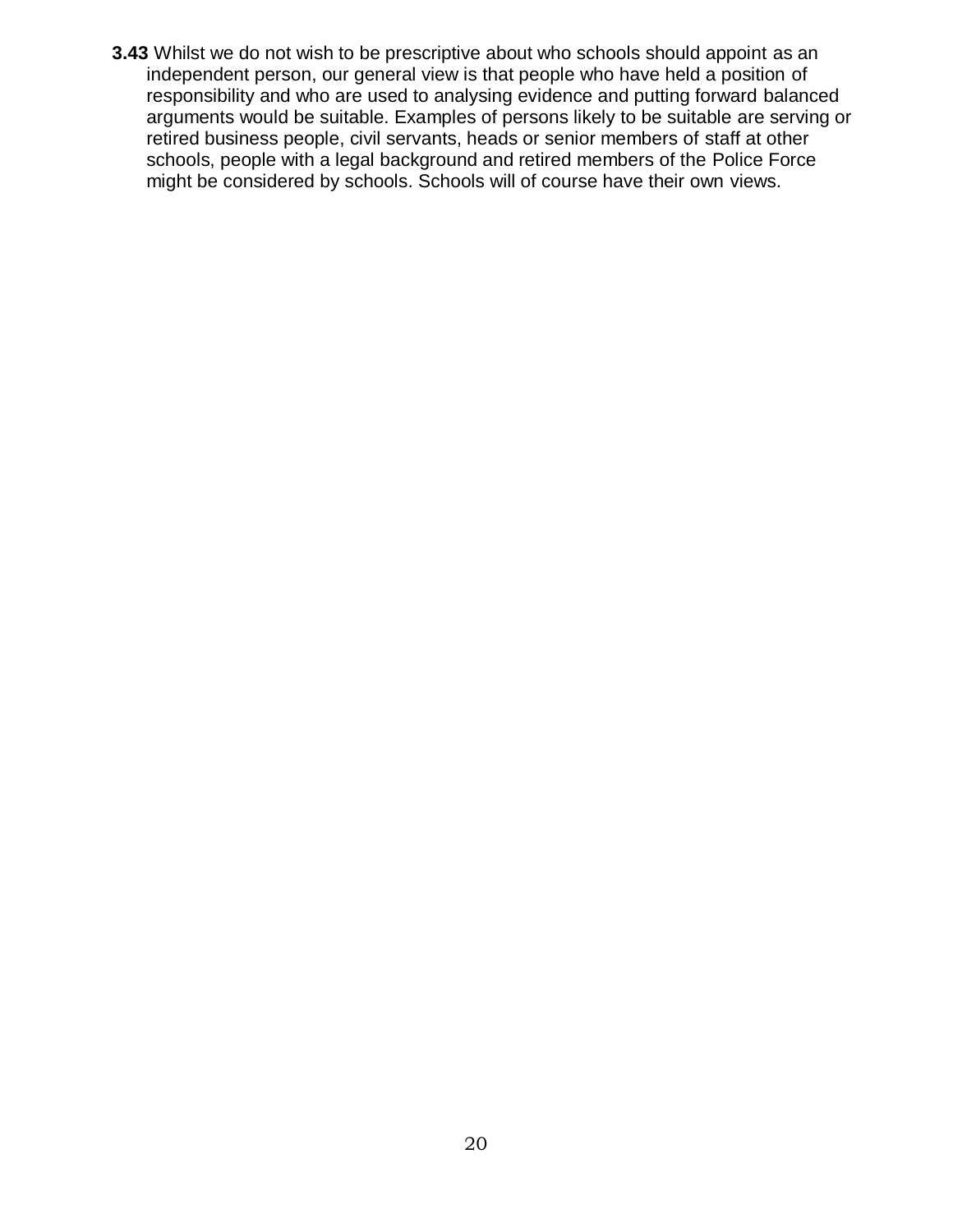# **4. Independent schools catering for pupils with special educational needs**

### **What if my school caters for pupils with special educational needs?**

- **4.1** Schools who wish to admit children with statements of special educational needs (SEN) **must** be both "registered" and "approved". These are separate systems within Welsh legislation and Independent schools require both in order to admit children with statements of SEN.
- **4.2** Schools can be "registered" to admit children with SEN as part as part of its conditions of registration (section 160 of the Education Act 2002). Under section 162 of this Act, schools can apply to the Welsh Government for material change for this provision. Guidance on submitting a material change request can be found in Chapter 6.
- **4.3** Under section 347 of the Education Act 1996 Welsh Ministers may "approve" an independent school to admit children with a statement of SEN generally. Where an application for material change relating to SEN is requested, dual consideration will also be given by Welsh Ministers to providing "approval" under section 347.
- **4.4** Where an independent school has not been generally "approved" Welsh Ministers may give consent to the individual placement of a child with a statement of SEN. The local authority should seek the Welsh Government's consent for the placement. This does not prevent parents from making their own arrangements to pay for a place at an independent school of their choice, so long as the authority maintaining the statement is satisfied that the arrangements are suitable.
- **4.5** In the case of parents wishing to make their own arrangements for funding a placement for their child at a school, the school should ensure that appropriate arrangements for admitting pupils with a statement of SEN are in place.

### **Welsh Government' Consent under section 347(5) of the Education Act 1996**

**4.6** In seeking consent from Welsh Minister's to place a child with a statement of SEN into a school that has not be approved to do so, the local authority must provide a current statement of SEN, together with all appendices and a report of the latest annual review, to at the address below. Section 347 of the Education 1996 (as amended by section 174 of the Education Act 2002) also requires the LA to demonstrate that there is a place available at the independent school. Schools can assist this process by confirming the place in writing to the LA, and completing a brief outline of how they can meet the pupil's needs. Further information on consents can be obtained from:

Additional Learning Needs Branch Support for Learners Division Welsh Government Cathays Park **Cardiff** CF10 3NQ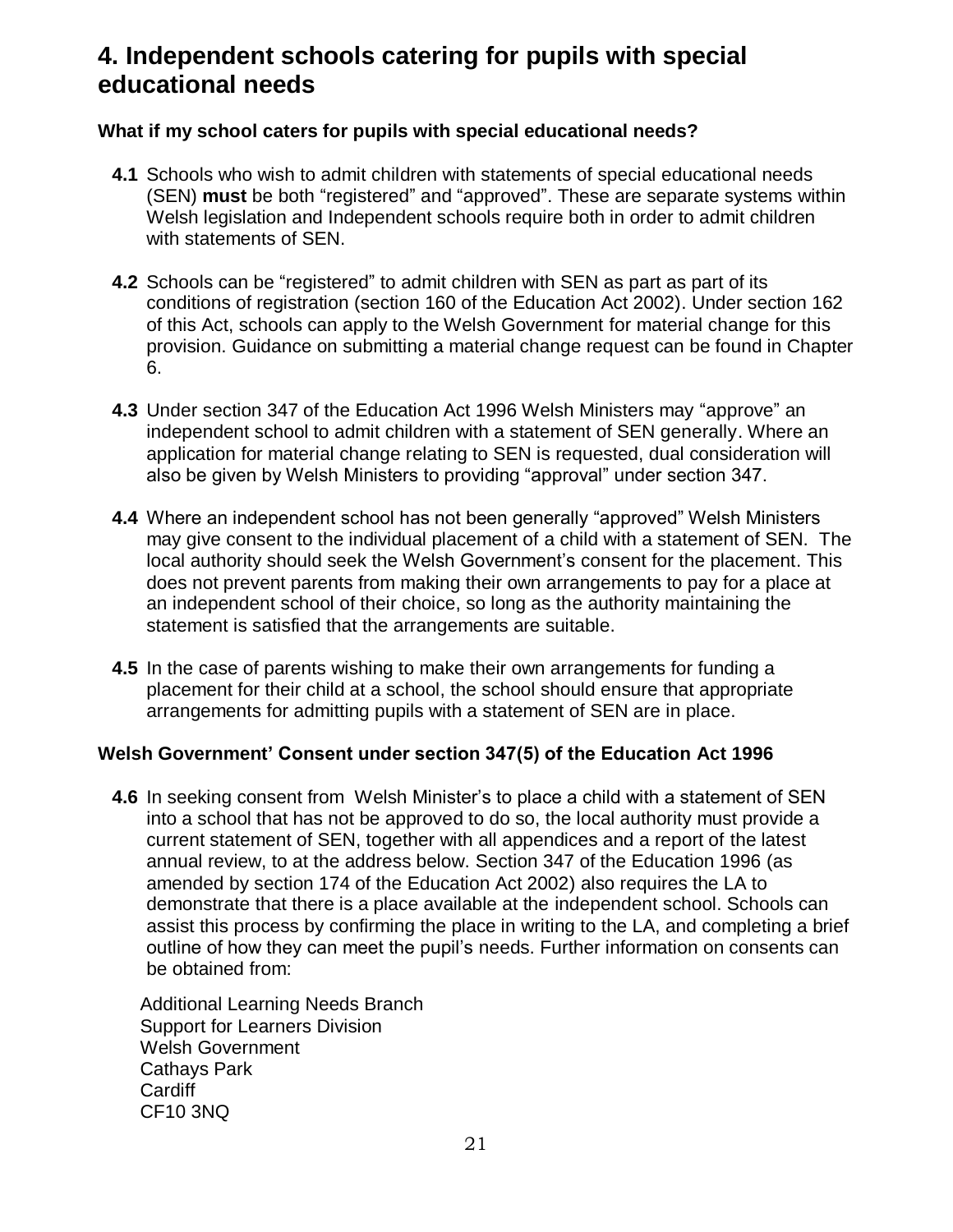Tel: 029 2082 5789

**4.7** A local authority has a right of access to independent schools to monitor pupils with statements.

**4.8** Some independent schools cater wholly or mainly for children with SEN. Such schools must meet the same standards of provision as would be expected in maintained special schools e.g. in relation to the employment of qualified and experienced teaching and care staff, and they must also comply with the Education (School Premises) Regulations 1999.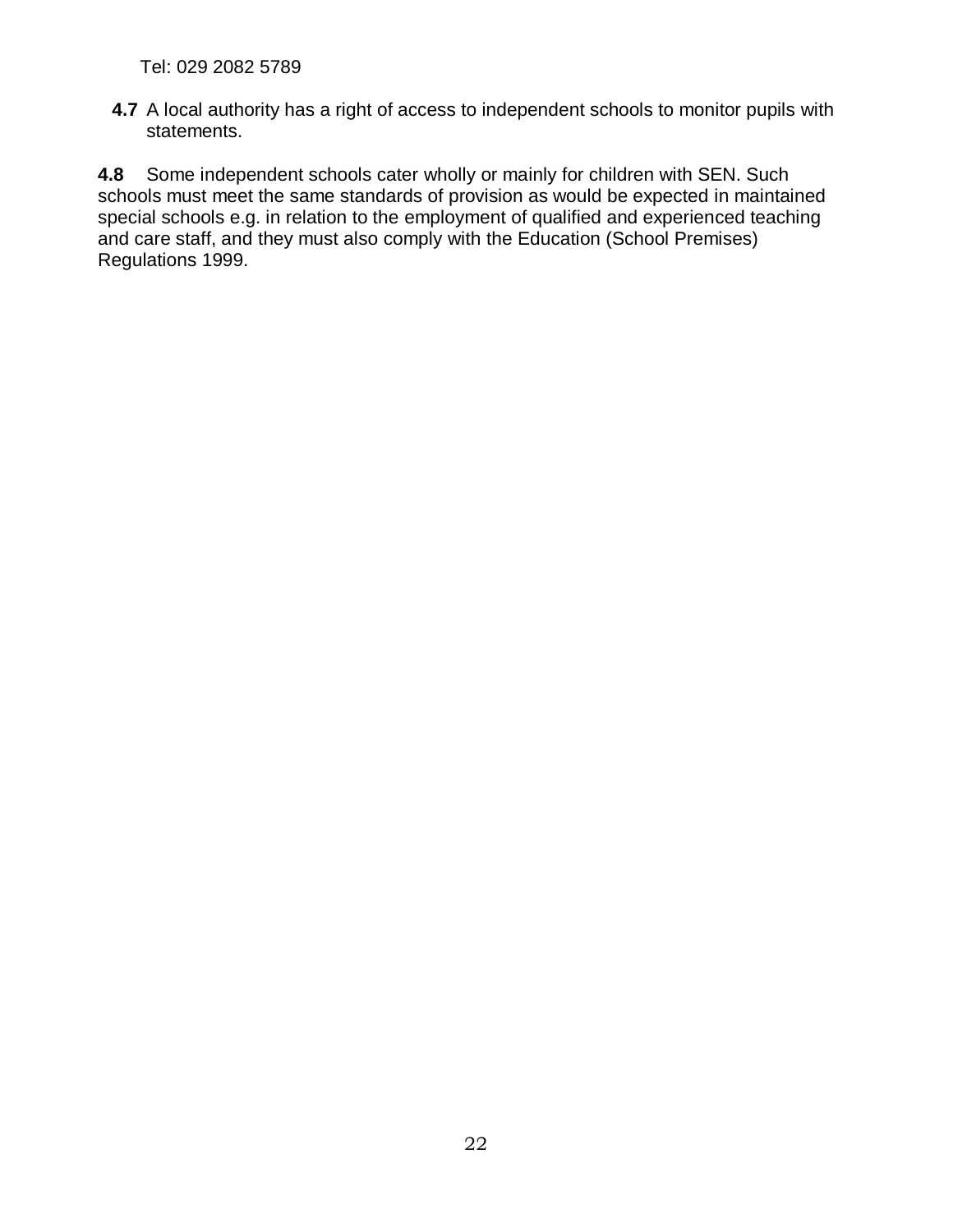# **5. Arrangements for inspection of independent schools**

### **What arrangements apply for the inspection of independent schools?**

- **5.1** Following registration, schools will be inspected routinely by Estyn at least every six years to judge compliance with the registration standards and annually in schools with pupils with statements of special educational needs. Inspection will be more frequent where a school is giving cause for concern. There are currently no fees for Estyn inspections. From September 2010 Estyn introduced a new "Common Inspection Framework" in which self-evaluation is important. Guidance and a selfevaluation manual for independent schools are available at [www.estyn.gov.uk.](http://www.estyn.gov.uk/)
- **5.2** CSSIW will inspect boarding accommodation and pupil welfare in boarding schools at least every 3 years, but annually in schools with pupils with statements of special education needs or schools also registered as a Children's Homes. CSSIW may visit any school providing residential accommodation at any time, announced or unannounced. There are currently no fees for CSSIW inspections.
- **5.3** Local authority Social Services Departments or Child Protection Teams may become involved with independent schools in the course of child protection enquiries. Schools should familiarise themselves with the information and requirements explained in Circular 005/2008 – "Safeguarding Children in Education: The Role of local authorities and governing bodies under the Education Act 2002" and Circular 009/2014 – Safeguarding Children in Education: Handling allegations of abuse against teachers and other staff

### **Are Inspection Reports published?**

**5.4** Estyn's reports are published on its website. Around four weeks after an Estyn inspection the school will be sent a draft of the report and will be given the opportunity to comment on any factual errors before the final report is published (around eight working weeks after the inspection). Shortly afterwards a copy will be placed on the Estyn website. The school will be responsible for ensuring that a copy of the full inspection report is provided to all parents of the school. In cases where a summary report has been provided, the school may instead send that to parents provided it makes arrangements for parents to have the full report on request. Where the pupil is subject to placement by a local authority, a copy of the report should be sent to each relevant authority.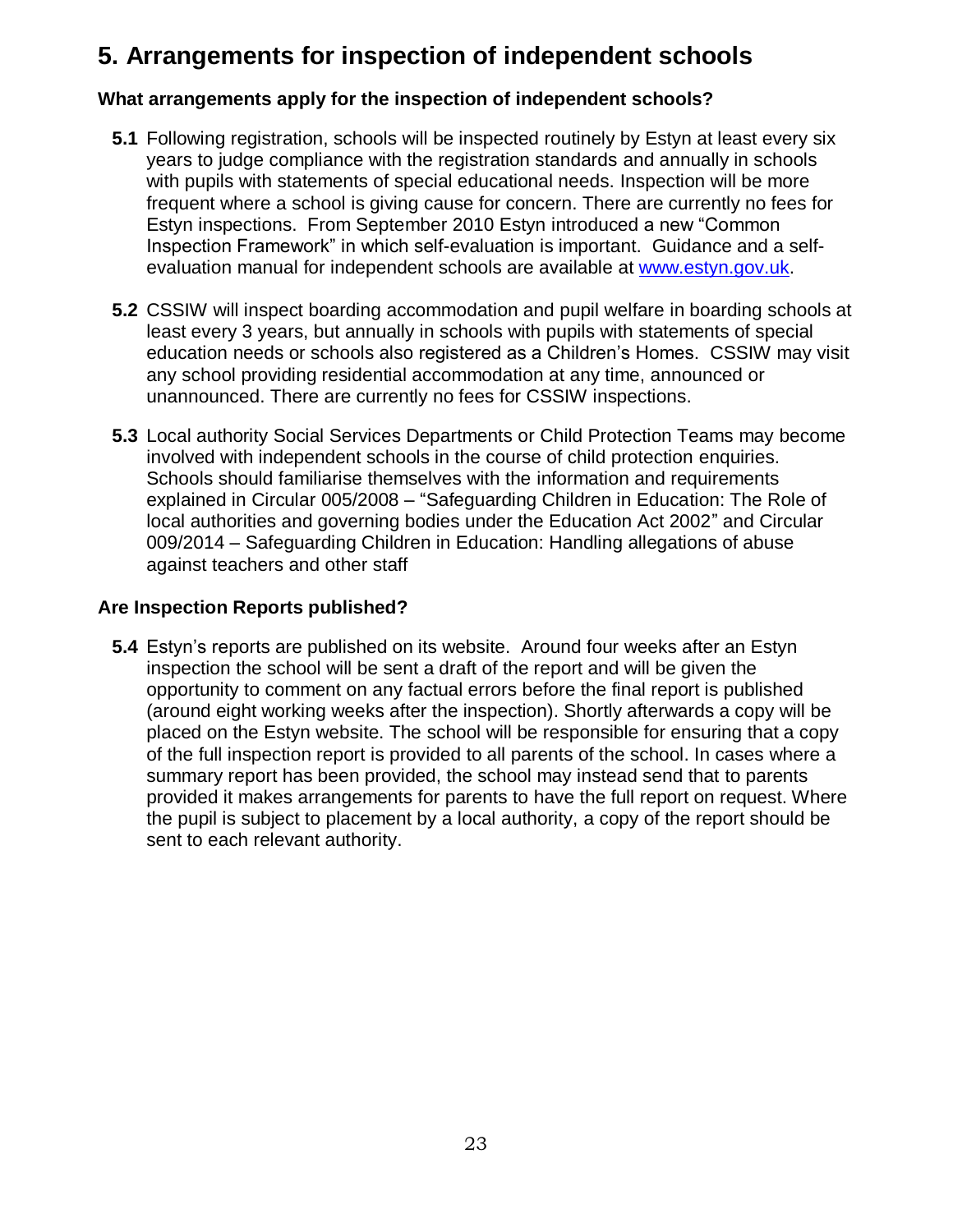# **6. Compliance with other independent school legal responsibilities**

### **What changes need to be referred to the Welsh Government?**

- **6.1** Section 162 of the Education Act 2002 requires that all independent schools must gain approval from the Welsh Government **before** implementing certain specified changes. The relevant changes are explained below, together with details of the supporting information which schools will need to provide to the Welsh Government when making an application to have a change approved.
	- **Change of proprietor:** A new proprietor will have to apply for a DBS disclosure so that the Welsh Government can be satisfied that the new proprietor is suitable to work with children (see suitability of proprietors in Chapter 3 which explains the procedure for checks on proprietors).
	- **Change of school address:** 2 copies of new school plans (drawn to scale in square metres) plus a current Fire Risk Assessment must be sent to the Welsh Government.
	- **Alteration of premises:** approval must be obtained from the Welsh Government for alterations proposed to the premises or changes to the balance of educational or residential areas. The premises will be inspected by Estyn, and if relevant CSSIW, who will advise the Welsh Government on the proposed changes.
	- **Age range of pupils:** copies of the following documentation will be required to support your application; schemes of work, assessment plans and the curriculum policy for the new age range, number of children in the new age group, number of additional teachers employed to teach the new age group and their qualifications and details of any changes in classroom accommodation in the school. If this involves building work to the existing premises please submit 2 copies of revised plans of the premises – drawn to scale in square metres and the revised fire risk assessment. Please note that if a school extends its age range to include nursery provision the school will need to discuss registration with CSSIW.
	- **Maximum number of pupils**: the registration approval will state the maximum number of pupils that a school may admit based on pre-registration inspections which will have confirmed that the school can cater for up to this number of pupils. Any school wishing to expand will need to apply for approval to increase the maximum number of pupils permitted. Any school wishing to increase the pupil numbers should submit details of the increased number of pupils, number of additional teachers employed to teach the increased pupils and their qualifications and details of any changes in classroom accommodation in the school. If this involves building work to the existing premises, please submit 2 copies of revised plans of the premises drawn to scale in square metres and a revised Fire Risk Assessment.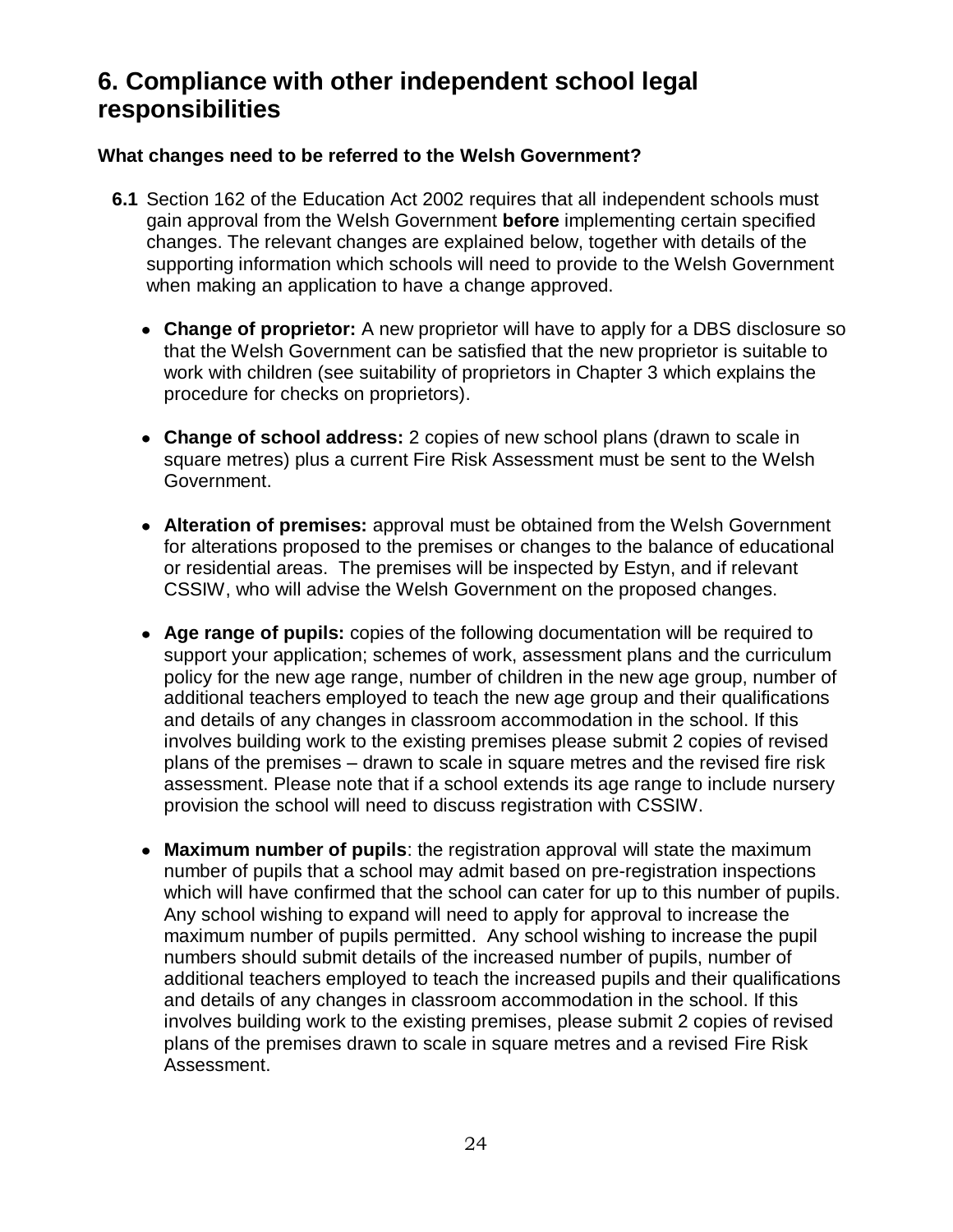- **Proposal to admit boys only, or girls only, or to become co-educational**: if the changes require any change to the school premises please submit 2 copies of the revised plans of the premises drawn to scale in square metres and revised fire risk assessment. We will also require a copy of the revised curriculum plans, details of the number of proposed new pupils and the number of additional teachers and their qualifications. If you currently admit boarding pupils we will also require details of any new non-teaching staff employed and their respective qualifications.
- **Proposal to provide boarding accommodation**: the Welsh Government will require 2 copies of the school plans of the premises drawn to scale in square metres, showing expected changes to premises (i.e. sleeping accommodation and revised fire risk assessment). We will also require details of the numbers of proposed boarders, age range and gender. Details of any proposed new staff employed and their qualifications should also be submitted. The school will have to meet the relevant National Minimum Boarding standards. A copy of these plans will be forwarded to CSSIW for their approval and inspection of the premises. Please note that if a school ceases to provide boarding accommodation they should also notify the Welsh Government.
- **Proposal to admit pupils with special educational needs**: the Welsh Government will require details of the numbers and age range of proposed pupils, together with information about the types of special educational needs to be catered for. Depending on the numbers of pupils to be catered for we may also require curriculum details, schemes of work and, where alterations have been made to the school premises, 2 copies of the school plans drawn to scale in square metres. If the school does not wish to be considered for general approval under section 347 of the Education Act 1996 as part of the material change request, then the school will need to state so in writing.
- **6.2** Applications for approval of a material change must be made in writing. The Welsh Government may remove a school from the register if it has not obtained approval prior to making material changes.
- **6.3** On receipt of a request for a material change the Welsh Government may seek views from others including Estyn, the local Fire Authority and CSSIW. In some cases the inspection authority will need to inspect the school in order to advise the Welsh Government. It is very important to make a request for change well in advance in order that approval is obtained in time.
- **6.4** Schools have a right to appeal against a rejection of an application by the Welsh Government to a First Tier Tribunal.<sup>37</sup>
- **6.5** You should note that independent schools registered as Charities may be governed by a trust instrument or instruments (Royal Charters, Statutes) which limit the pupil intake of the school to one sex. Section 99 of, and Schedule 14 to, the Equality Act 2010 gives power to the Welsh Government to make an Order removing or amending the restriction to one sex. Where a school applies for an Order under Schedule 14 the

 $\overline{a}$ 37 Tribunals Services, Care Standards Tribunal, Mowden Hall, Staindrop Road, Darlington, Durham, DL3 9BG Tel: 01325 392712 Email: [CST@tribunals.gsi.gov.uk](mailto:CST%40tribunals.gsi.gov.uk)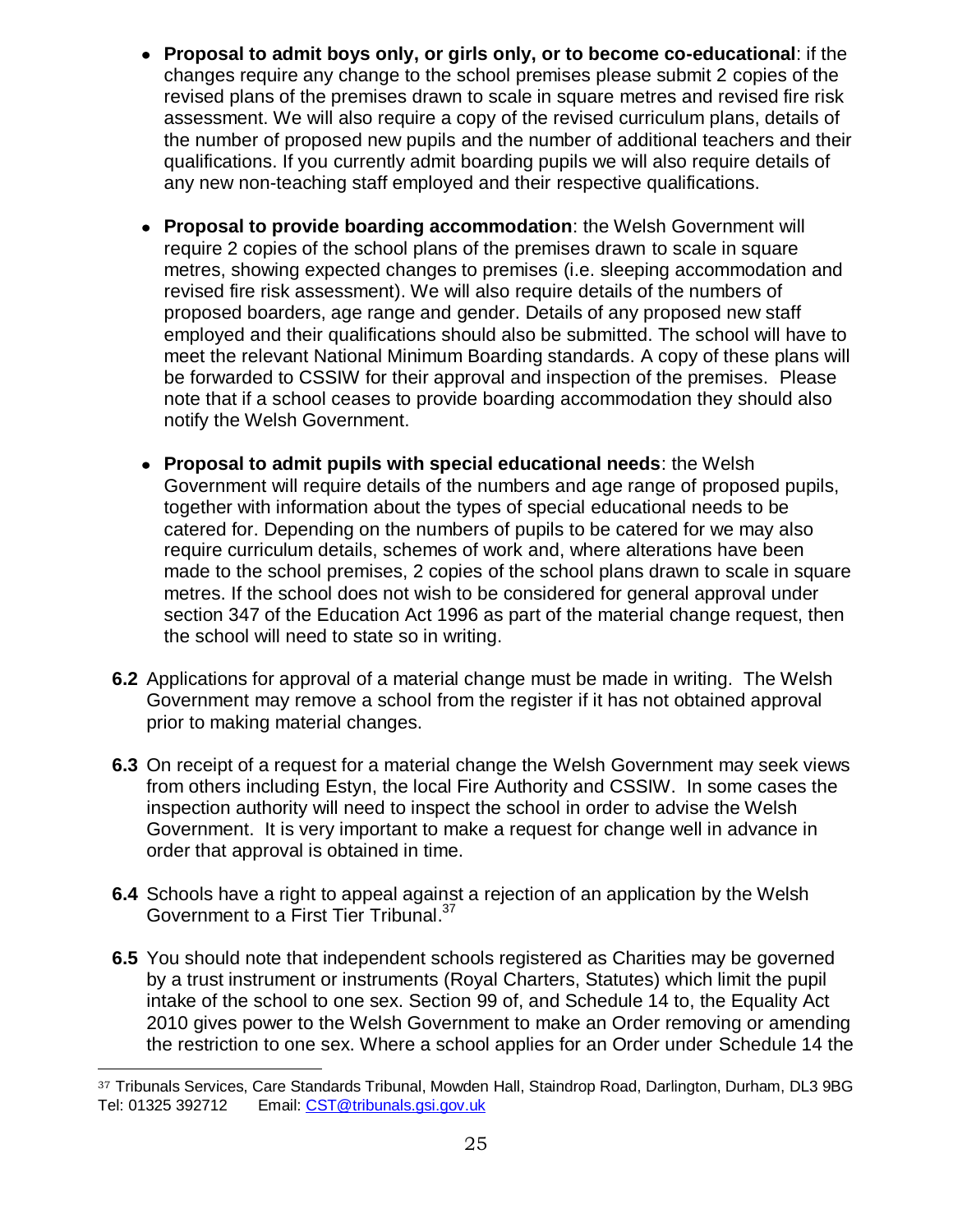school must publish their proposals in a public newspaper. The published notice must state the intentions of the school and ask for any representations to the proposal to be made to the Welsh Government. Further details will be supplied on request.

- **6.6** Where a material change is made without seeking approval, Welsh Ministers may issue a determination to remove the school from the Register of Independent Schools, or make an Order to cease using the premises for a particular purpose, or to cease admitting new pupils.
- **6.7** Tacit consent does not apply to an application to make a material change as there is a legitimate public interest in the outcome of these applications. If an application is not processed within six months it will not be deemed granted. This is to prevent changes to the registration of an independent school being approved inadvertently and subsequently resulting in a possible risk to the welfare, health and safety of children.

### **Annual Census Returns**

- **6.8** Every January the Welsh Government issues all independent schools in Wales with a census form which it expects to be completed by the deadline given. These census forms help to maintain an accurate Register of Independent Schools and help the Welsh Government to ensure that all independent schools are complying with certain legal requirements, such as appropriate DBS checks for proprietors and material changes to registration.
- **6.9** Independent Schools are required in law<sup>38</sup> to complete the Welsh Government's annual census**. Failure to return the annual census form may result in a school being removed from the Register.**

<sup>38</sup> <http://www.legislation.gov.uk/en/wsi/2003/3230/regulation/5/made>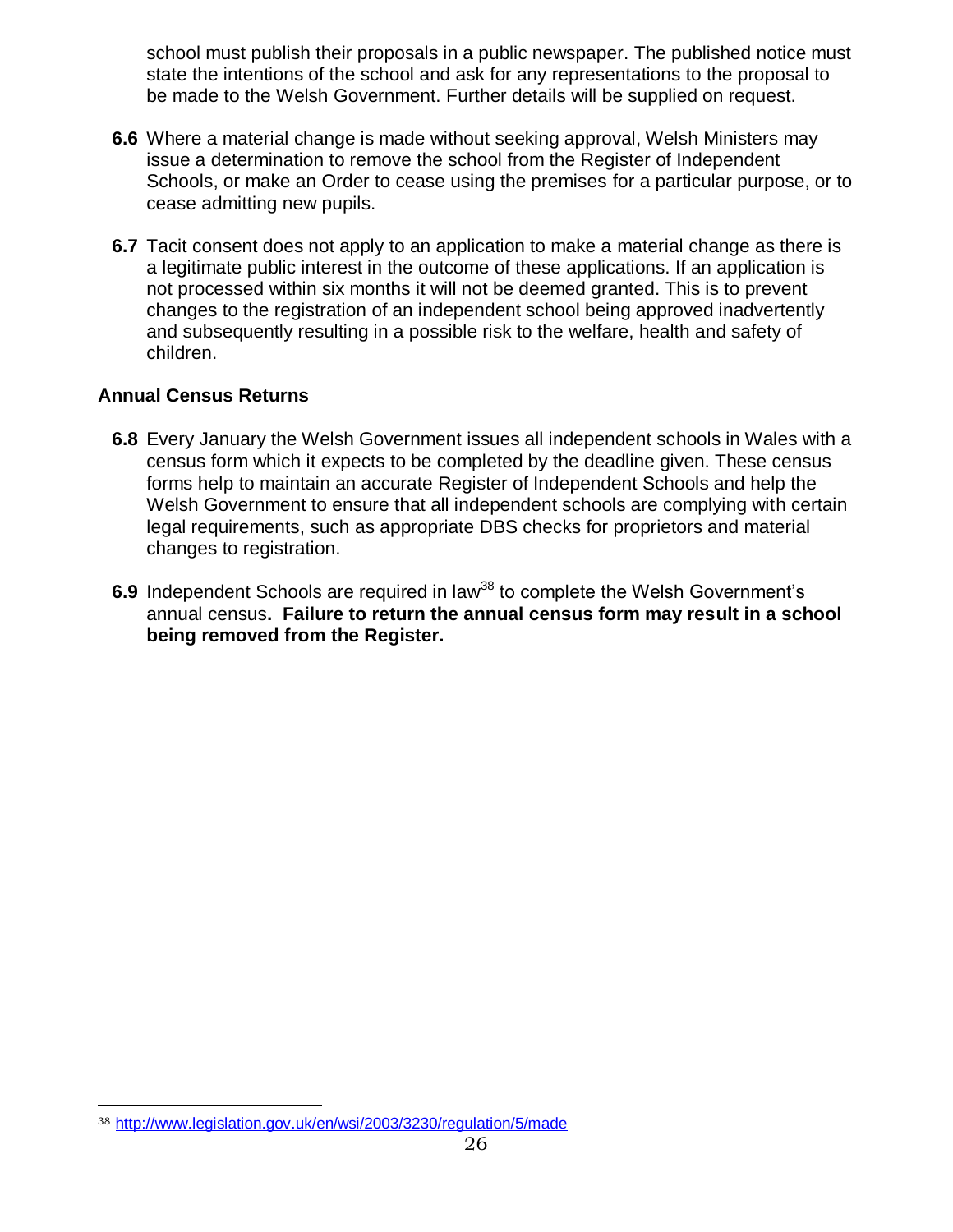# **7. Failure by an independent school to meet the registration standards**

### **What happens if a school fails to meet the standards?**

- **7.1** If the Welsh Government considers that a school is operating with a material change to a school that has not been approved, if a school fails to meet one or more of the standards or that there is a risk of serious harm to the welfare of the pupils, it may order that the school be removed from the register of independent schools subject to 28 days right of appeal.
- **7.2** Usually, if a school does not meet one or more of the standards then the Welsh Government will:
	- notify the school; and
	- require the proprietor to submit an action plan within a specified period of time. This plan must set out the steps that the school will take to meet the standard(s), and the timescale within which each step will be completed.
- **7.3** Following submission of the action plan, the Welsh Government may seek advice from Estyn and will then:
	- reject the plan; or
	- approve the plan, with or without modifications.
- **7.4** At the request of the Welsh Government, Estyn will visit the school to check the progress of an approved action plan.
- **7.5** Where an action plan is not submitted, or is submitted but rejected, the Welsh Government may:
	- determine that the school is to be removed from the Register of Independent Schools; or
	- make an Order requiring the proprietor to cease using any specified part of the school premises, close any part of the school's operation, or cease to admit any new pupils as specified by the Order.
- **7.6** Where an action plan has been approved but the steps identified have not been taken by the required date, the Welsh Government may:
	- substitute a later date;
	- make an Order as above; or
	- determine that the school is to be removed from the Register of Independent Schools.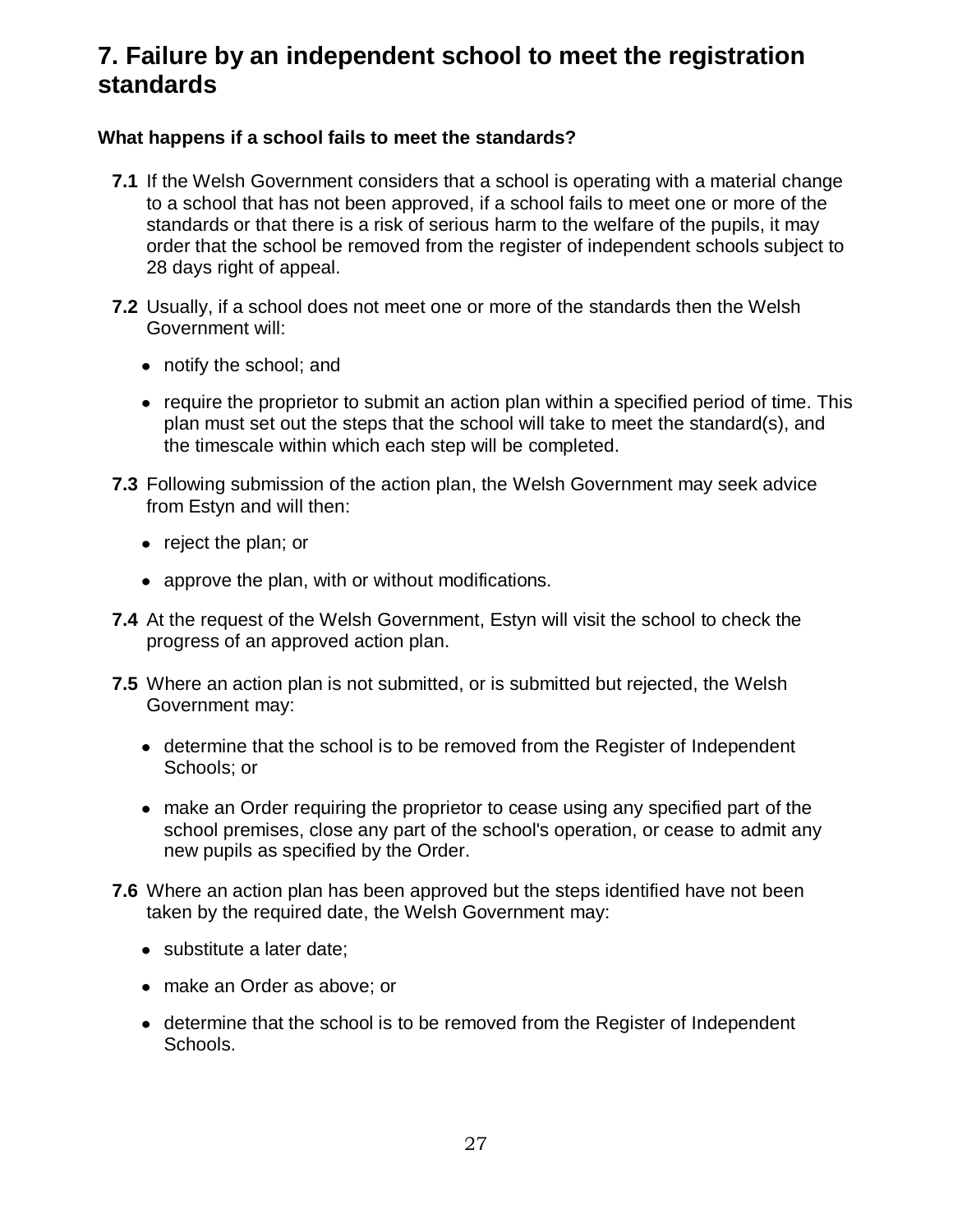**7.7** Under the provisions of section 166 of the Education Act 2002, the proprietor of a school has a right of appeal to a First Tier Tribunal<sup>39</sup> against any Order made by the Welsh Government affecting the registration of the school.

The appeal must be lodged within 28 days.

#### **What happens if the Welsh Government is satisfied that any person working at a school is unsuitable to work with children, unsuitable to work as a teacher or to take part in the management of the school?**

- **7.8** Section 169 of the Education Act 2002, and the regulations made under it, allow the Welsh Government to remove a school from the register (i.e. close it down) if a person working there, or the proprietor, is subject to an order, decision or direction prescribed by the regulations or is doing work prescribed by the regulations. The Education (Independent Schools) (Unsuitable Persons) (Wales) Regulations 2009 list persons who are deemed to be unsuitable to do prescribed work in independent schools in Wales. Persons are deemed unsuitable to work in independent schools:
	- a) on the grounds that the person is included in the children's barred list, for England and Wales, maintained by the DBS
	- b) on the grounds that the person is unsuitable to work with children;
	- c) on grounds relating to the person's misconduct;
	- d) on grounds relating to the person's health; or
	- e) on grounds of professional incompetence.

<sup>39</sup> Tribunals Services, Care Standards Tribunal, Mowden Hall, Staindrop Road, Darlington, Durham, DL3 9BG Tel: 01325 392712 Email: [CST@tribunals.gsi.gov.uk](mailto:CST%40tribunals.gsi.gov.uk)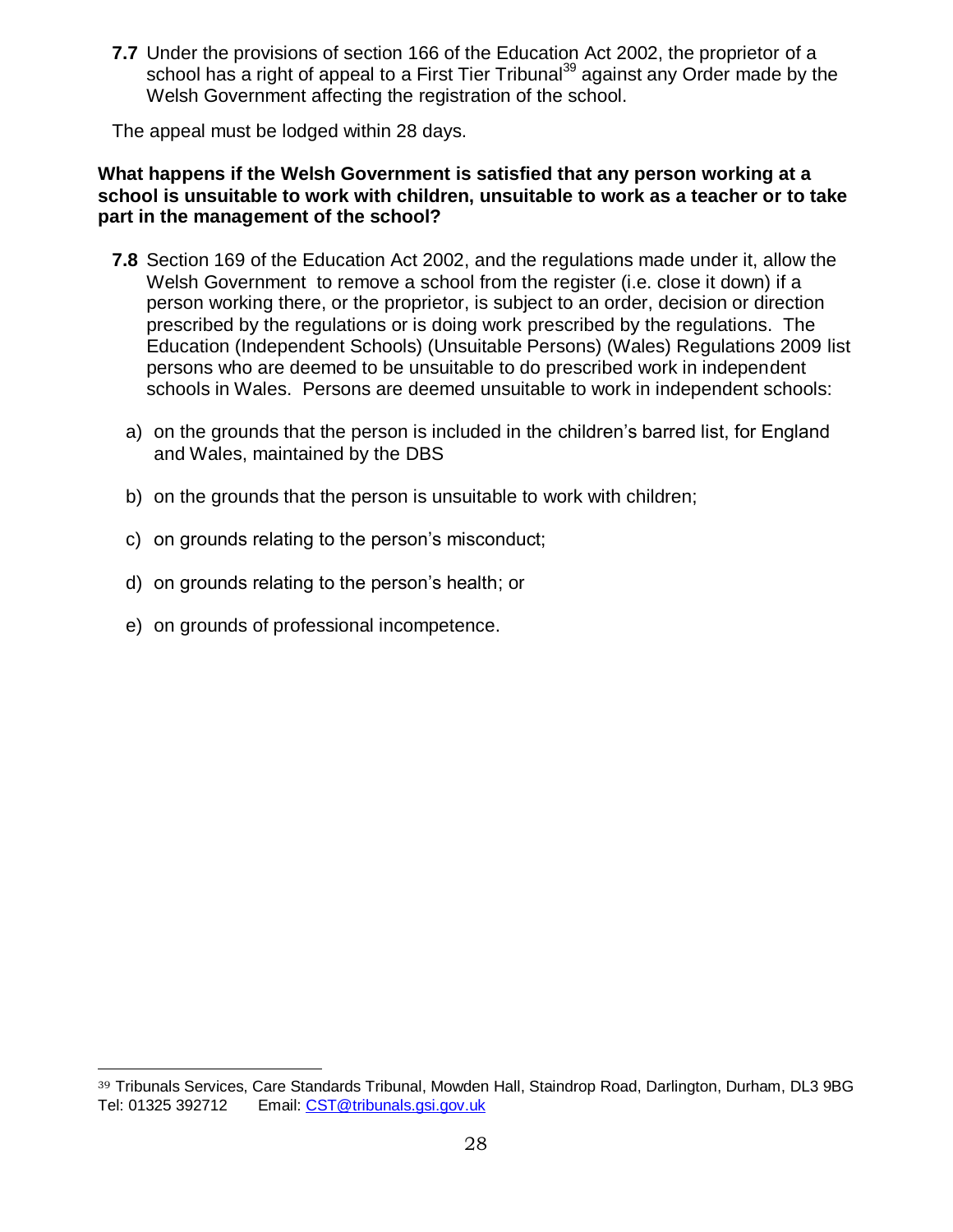# **8. Other information**

# **Am I required to teach the National Curriculum?**

**8.1** The National Curriculum is not mandatory for independent schools. However, schools may obtain current information about the National Curriculum from:

Curriculum Division Welsh Government Cathays Park **Cardiff** CF10 3NQ Tel: 029 2080 1280 Website: <http://new.wales.gov.uk/topics/educationandskills/curriculumassessment>

# **When does a school become a Children's Home?**

- **8.2** Under the Care Standards Act 2000<sup>40</sup>, an independent school with boarders is defined as a Children's Home if the establishment accommodates one or more children for over 295 days per year in a two-year period. The number of pupils accommodated for shorter periods (e.g. the length of 3 normal terms) does not impact on the definition.
- **8.3** An independent school that meets the definition of a Children's Home requires registration with CSSIW. Please note that this is in addition to registration as an independent school with the Welsh Government. It is anticipated that this will mainly apply to the small number of schools within the independent sector which provide for pupils with very severe and complex special educational needs but there could be other circumstances when pupils are accommodated for more than 295 days per year (e.g. in the case of pupils from overseas).

# **Schools with no pupils on roll**

 $\overline{a}$ 

months

- **8.4** To ensure that the Welsh Government and Estyn make the best use of the resources available annual monitoring visits are postponed whilst there are no pupils in attendance at a school. The Welsh Government allows an independent school to operate, with no pupils, for three years until registration lapses. After this the school will need to reapply for registration as the need arises.
- **8.5** If in this time a school plans to enrol pupils, they will be expected to notify the Welsh Government one term in advance or, in the event of emergency placements, as soon as possible to ensure that HMI Estyn can resume its monitoring and inspection function.

<sup>40</sup> A school is a children's home at any time if at that time accommodation is provided for children at the school and either–

<sup>(</sup>a) in each year that fell within the period of two years ending at that time, accommodation was provided for children, either at the school or under arrangements made by the proprietor of the school, for more than 295 days; or (b) it is intended to provide accommodation for children, either at the school or under arrangements made by the proprietor of the school, for more than 295 days in any year; and in this subsection "year" means a period of twelve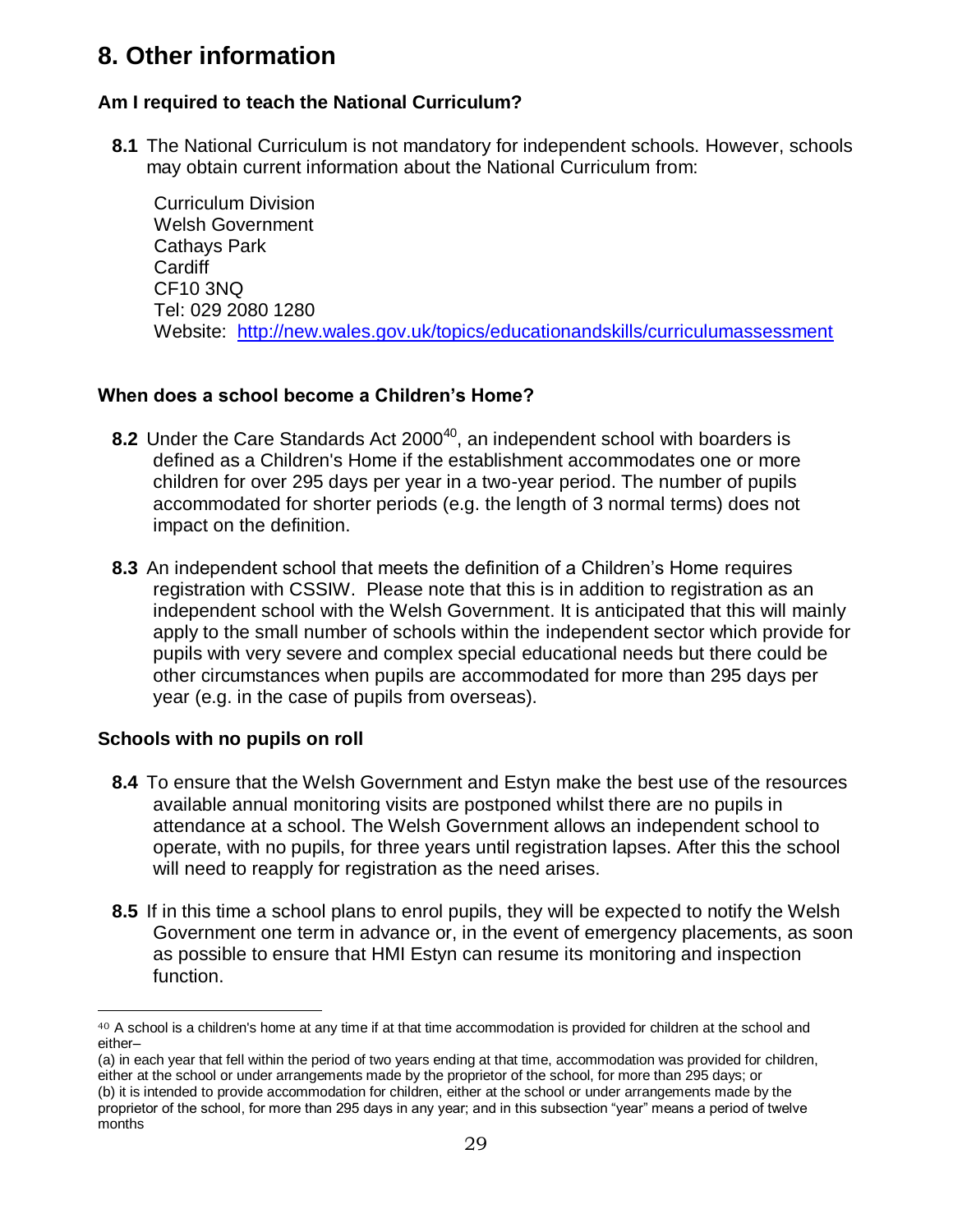# **What are the requirements for reporting cases of staff misconduct or incompetence?**

- **8.6** All employers (including teacher supply agencies) in Wales have a legal duty to report cases of professional misconduct and incompetence to the relevant authority as required under the Safeguarding Vulnerable Groups Act 2006 or the Education (Supply of Information) (Wales) Regulations 2009.
- **8.7** In cases where employers have removed an individual from a regulated activity, or would have done so if the person concerned had not otherwise ceased to engage in such activity, because the employer thinks-
	- he or she has engaged in relevant conduct; or
	- he or she may
		- i. harm a child or vulnerable adult;
		- ii. cause a child or vulnerable adult to be harmed;
		- iii. put a child or vulnerable adult at risk of harm; or
		- iv. incite another to harm a child or vulnerable adult $41$ .
- **8.8** In such cases employers must report the case to the DBS. In other cases where employers cease to use a registered teacher's services on grounds of misconduct; professional incompetence or conviction of a relevant offence and where the conduct does not involve the harm, or risk of harm, to a child, employers are required make a report to the General Teaching Council for Wales42.
- **8.9** Further guidance on the circumstances when a referral should be made and the information that should be supplied to the relevant authority can be found in the Welsh Government circular 18/2009 "Reporting misconduct and incompetence in the education service"43 and Circular 009/2012 Safeguarding Children in Education: Handling Allegations of Abuse against teachers and other members of staff.
- **8.10** Independent schools, which are approved for the placement of pupils with special educational needs, are under a separate duty to report misconduct dismissals or resignations44.

# **What is the position with regard to planning permission?**

**8.11** Anyone intending to open a new school, or move to new premises, should apply to the local planning authority for planning permission to use the premises for school purposes.

 $\overline{a}$  $41$  See section 35 of the Safeguarding Vulnerable Groups Act 2006 at <http://www.legislation.gov.uk/ukpga/2006/47/contents>

 $42$  See the Safeguarding Vulnerable Groups Act 2006 (Prescribed Information) Regulations 2008 at <http://www.legislation.gov.uk/uksi/2008/3265/contents/made>

<sup>43</sup><http://wales.gov.uk/topics/educationandskills/publications/circulars/reportingmisconductcircular/?lang=en>

<sup>44</sup> The Education (Special Educational Needs) (Approval of Independent Schools) Regulations 1994 SI No 651/1994<sup>44</sup> and The Education (Special Educational Needs) (Approval of Independent Schools) (Amendment) Regulations SI No 417/1998 which are available at:

<http://www.legislation.gov.uk/uksi/1994/651/contents/made> <http://www.legislation.gov.uk/uksi/1998/417/contents/made>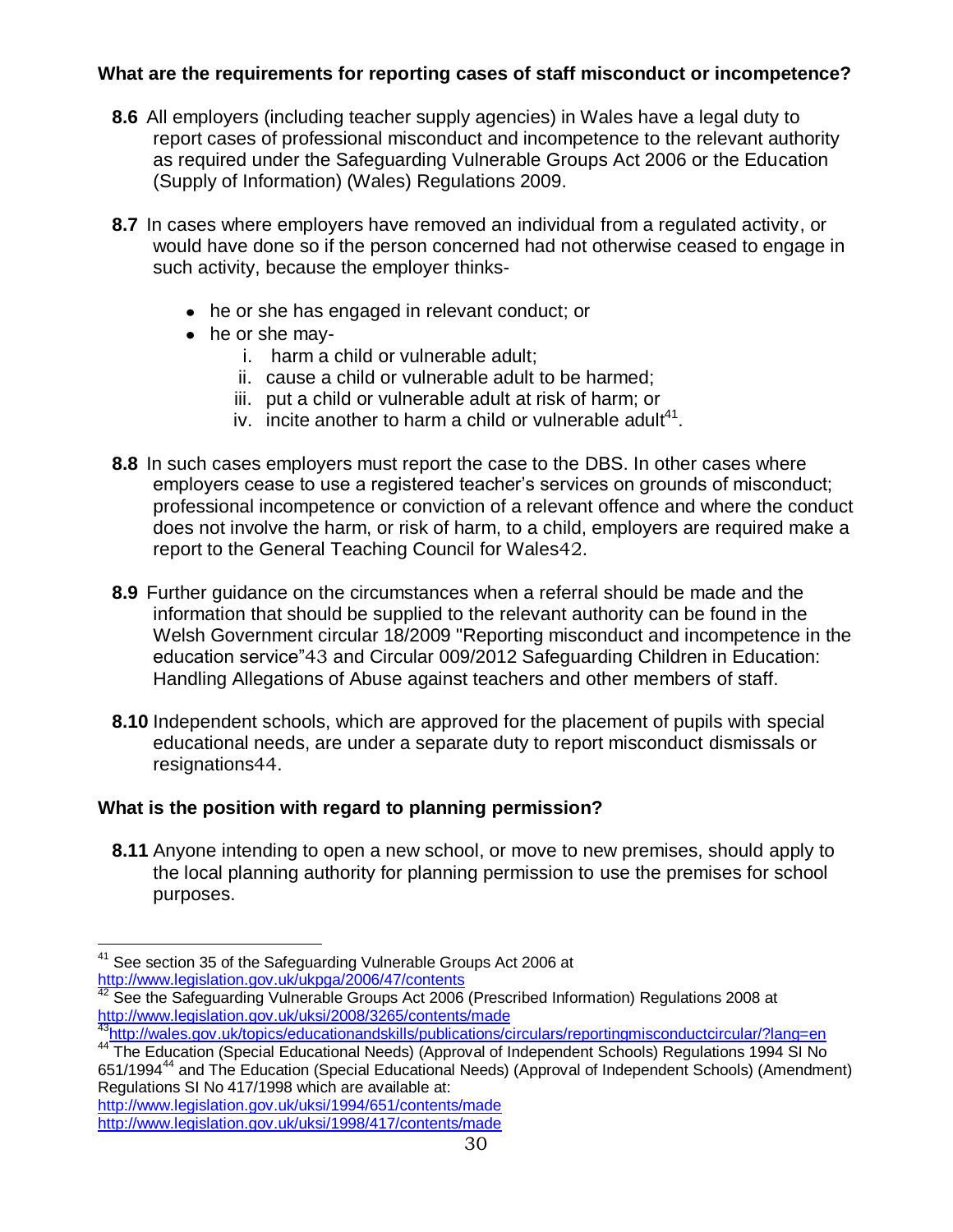**8.12** The building control authority should also be informed of any change of use; this will apply whether it is proposed to use or alter existing premises or to provide new buildings on the site.

### **Is any financial help available to independent schools?**

- **8.13** The Welsh Government does not provide financial help for independent schools. The Directory of Grant Making Trusts provides details of UK trusts and should be available from local libraries.
- **8.14** You may also wish to consult the Education Grants Directory, published by the Directory of Social Change.45
- **8.15** Additionally the Welsh Independent Schools Council (WISC)46 can provide general information about independent schools and can advise on ways of raising funds in order to finance payment of school fees.

### **What are the requirements on Disability Discrimination in Schools?**

- **8.16** Part 2 of the Equality Act 2010 makes it unlawful to discriminate, against disabled pupils and prospective pupils in all aspects of school life unless you can show that to do so is a proportionate way to achieve a legitimate aim. The principle behind this legislation is that, wherever possible, disabled people should have the same opportunities as non-disabled people in their access to education. A person has a disability if he or she has a physical or mental impairment that has a substantial and long term adverse effect on his or her ability to carry out normal day to day activities.
- **8.17** Education provided at all independent schools in Wales is covered by the Act. This includes nursery classes and nursery provision at independent settings. The proprietor is responsible for ensuring that the school meets the requirements of the Equality Act 201047.
- **8.18** An independent school must not discriminate against a disabled person in relation to admissions to, or fixed term or permanent exclusions from, school.

# **Special Educational Needs and Disability Tribunal (SENTW)**

**8.19** The Special Educational Needs Tribunal for Wales (SENTW) was established in April 2003. In addition to its SEN jurisdiction, SENTW also determines claims of unlawful disability. It may hear claims about admissions and exclusions (in some circumstances) and education and associated services in schools. Under the Education (Wales) Measure 2009 children and young people share the same rights as parents to appeal in respect of SEN and the right to make a claim in respect of disability discrimination in schools, to the SENTW themselves. These rights will apply to the whole of Wales from 2015.

 $\overline{a}$ <sup>45</sup> Tel: 08450 777707 Website: <u>http://www.dsc.org.uk/</u>

<sup>46</sup> [http://www.welshisc.co.uk](http://www.isc.co.uk/)

<sup>47</sup> <http://www.legislation.gov.uk/ukpga/2010/15/contents>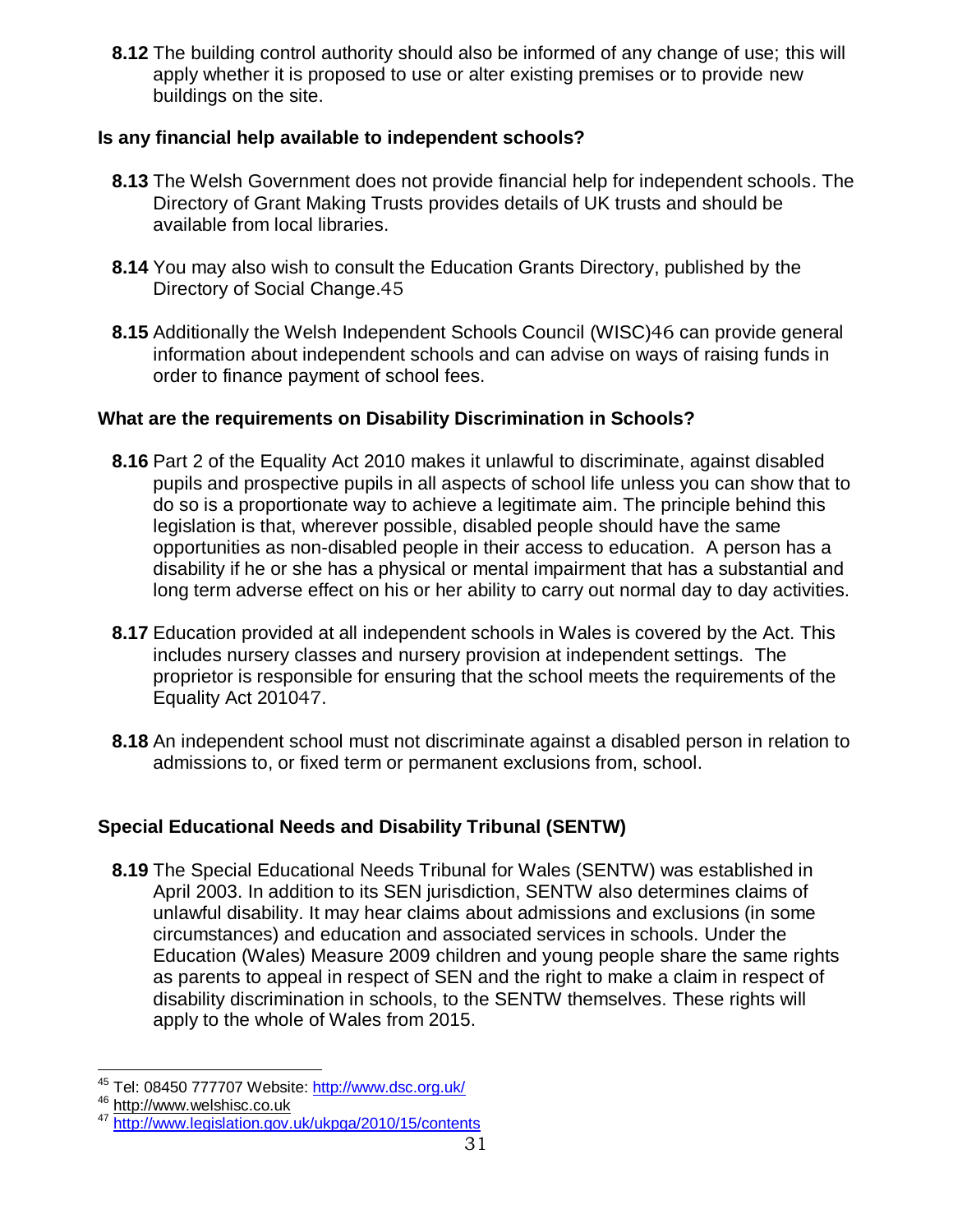**8.20** SENTW is able to order remedies it considers reasonable and set deadlines when directing action by schools. If a school fails to comply within the prescribed time limits, or if it has acted or is proposing to act unreasonably in complying with a SENTW order, the Secretary of State can make a direction to require compliance.

# **Planning Duties: Preparing Accessibility Plans for Disabled Pupils**

**8.21** Independent schools are obliged to prepare accessibility plans to:

- increase the extent to which disabled pupils can participate in the school's curriculum;
- improve the physical environment of the school in order to increase the extent to which disabled pupils are able to take advantage of education and associated services offered by the school; and
- improve the delivery to disabled pupils of information that is already provided in writing to non-disabled pupils.

**8.22** Accessibility plans must:

- be in writing
- be within the resources that schools can afford
- be subject to inspection by HMI; and
- cover a period of 3 years.
- **8.23** Further information is available in Circular 15/2004 "Planning to Increase Access to Schools for disabled pupils"<sup>48</sup>.

### **What Information is required from Independent schools for publication?**

**8.24** The School Performance Information (Wales) Regulations 2011 provide for the supply of information to parents that will assist them in choosing schools for their children and which will increase public awareness of the quality of education provided by schools. Information is required from independent schools on truancy rates and examination results by the Welsh Government, and the information will be published alongside comparable information about maintained schools by the Welsh Government.

### **What other legislation do I need to bear in mind?**

**8.25** It should be noted that independent schools are bound by the relevant provisions of the Health and Safety at Work Act 1974, the Equality Act 2010 and the Food Hygiene (Wales) Regulations 2006, as well as the relevant provisions of business/charity and employment legislation.

 $\overline{a}$ <sup>48</sup>[http://wales.gov.uk/publications/circular/circulars04/NAFWC152004;jsessionid=MnGlM8JL2HW53R9jjhvfqH](http://wales.gov.uk/publications/circular/circulars04/NAFWC152004;jsessionid=MnGlM8JL2HW53R9jjhvfqHwp7ppS2gGblFmwMl0FzKPhhkrpNJpK!-853491638?lang=en) [wp7ppS2gGblFmwMl0FzKPhhkrpNJpK!-853491638?lang=en](http://wales.gov.uk/publications/circular/circulars04/NAFWC152004;jsessionid=MnGlM8JL2HW53R9jjhvfqHwp7ppS2gGblFmwMl0FzKPhhkrpNJpK!-853491638?lang=en)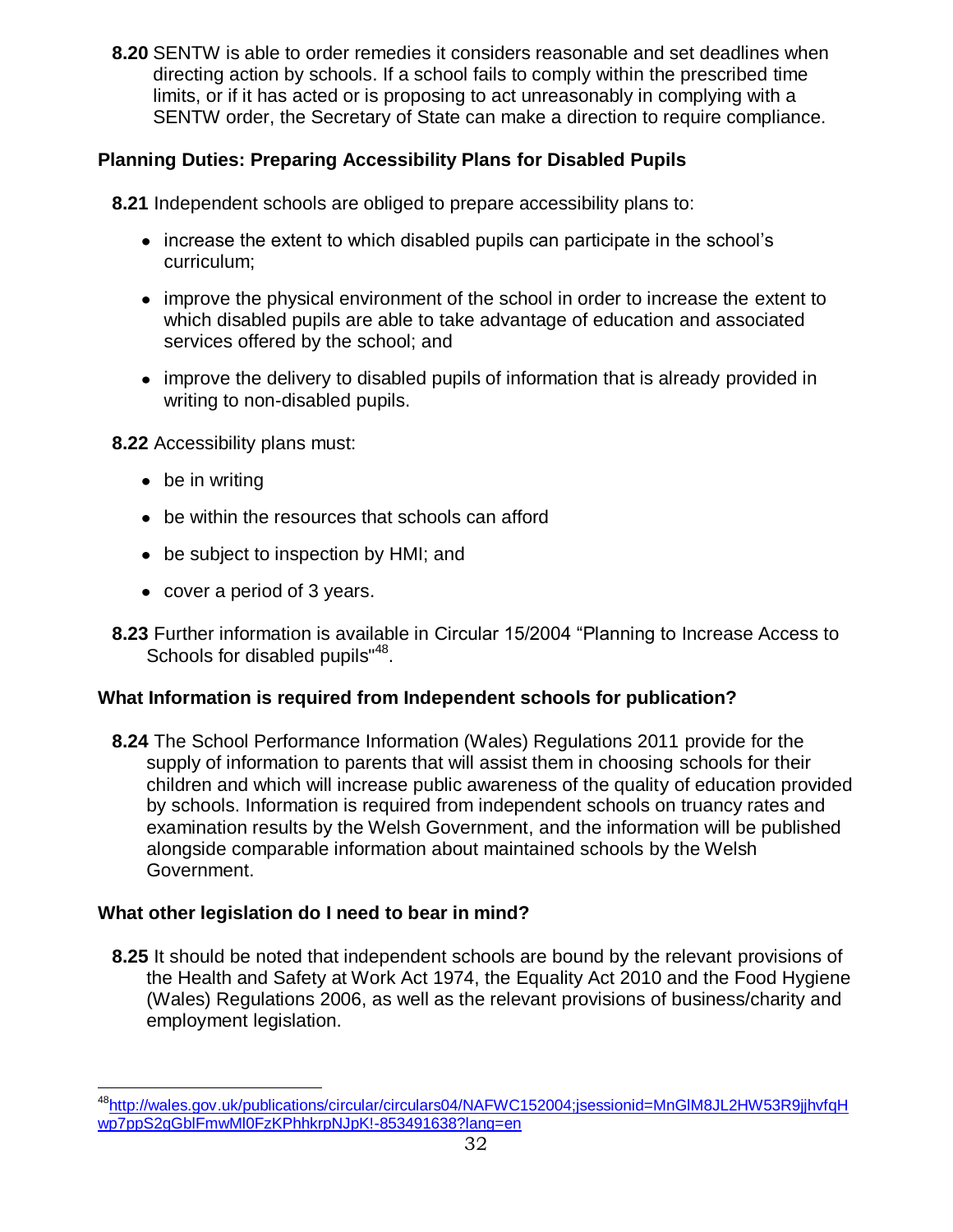### **Can my school participate in the Teachers' Pension Scheme?**

**8.26** Yes: enquiries should be made to [http://www.teacherspensions.co.uk](http://www.teacherspensions.co.uk/) or in writing to:

Teachers Pensions Capita Hartshead Mowden Hall **Darlington** DL3 9EE

Tel: 08456 066166

 $\overline{a}$ 

### **Schools with Religious Character**

**8.27** An independent school may apply for Religious Character Status.<sup>49</sup> For further details contact:

School Governance and Organisation Branch Schools Management and Effectiveness Division Welsh Government Cathays Park **Cardiff** CF10 3NQ

Tel: 029 2082 6051 Fax: 029 2080 1044 E-mail: [smed2@wales.gsi.gov.uk](mailto:smed2@wales.gsi.gov.uk)

<sup>&</sup>lt;sup>49</sup> The Independent Schools (Religious Character of Schools) (Designation Procedure) (Wales) Regulations 2003 can be found at:<http://www.legislation.gov.uk/wsi/2003/3233/contents/made>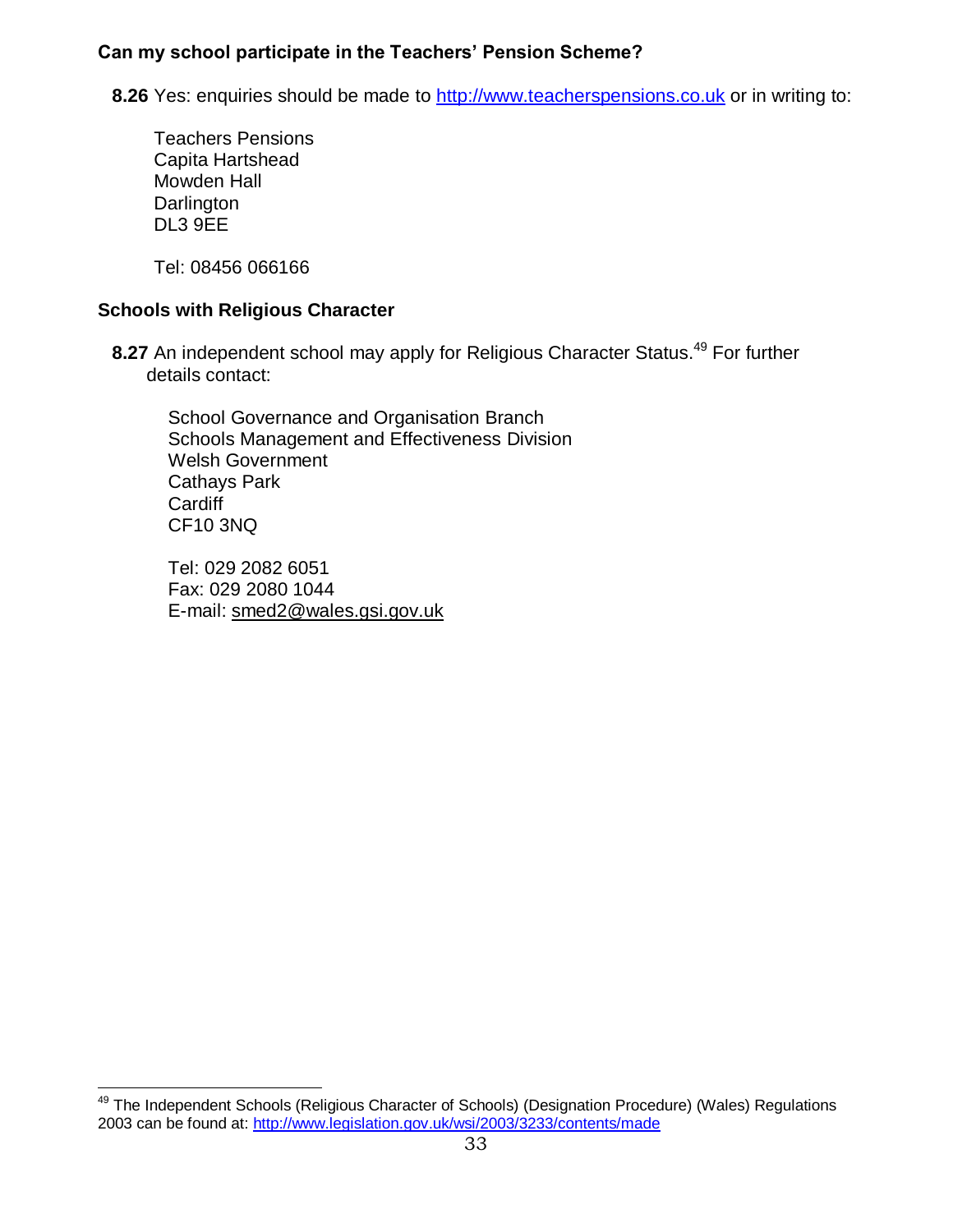# **Appendix: List of relevant documents and publications**

All regulations and Acts of Parliament are available online on the Office of Public Sector Information (OPSI) website at [http://www.opsi.gov.uk](http://www.opsi.gov.uk/)

The Stationery Office publishes many of the documents mentioned in this guide. Their address is:

PO Box 29 St Crispins House Duke Street NORWICH NR3 1GN Tel: 0870 600 5522 Fax: 0870 600 5533

E-mail: customer.services@tso.co.uk Website: [http://www.tso.co.uk](http://www.tso.co.uk/)

# **Education Acts**

Education Act 2002 ISBN: 0105432024 Education Act 1999 ISBN: 0105456969

# **Education Regulations**

The Independent School Standards (Wales) Regulations 2003 (SI No. 3234 (W. 314) (ISBN: 0-110-090843-0)

The Independent Schools (Provision of Information) (Wales) Regulations 2003 (SI No. 3230 (W. 310) (ISBN: 0-110-90845-7)

The Independent Schools (Publication of Inspection Reports) (Wales) Regulations 2003 (SI No. 3232 (W. 312) (ISBN: 0-110-90831-7)

The Independent Schools (Religious Character of Schools) (Designation Procedure) (Wales) Regulations 2003 (SI No. 3233 (W. 313) (ISBN: 0-110-90839-2)

The Education (Supply of Information) Wales Regulations 2009 (SI 2009/1350)(W126)

The Education (Prohibition from Teaching or Working with Children) Regulations 2003 (SI 2003/1184) ISBN: 0-110-45779X

The Education (School Performance Information) (Wales) Regulations 2004 (SI 2004/1025) (W.122) ISBN: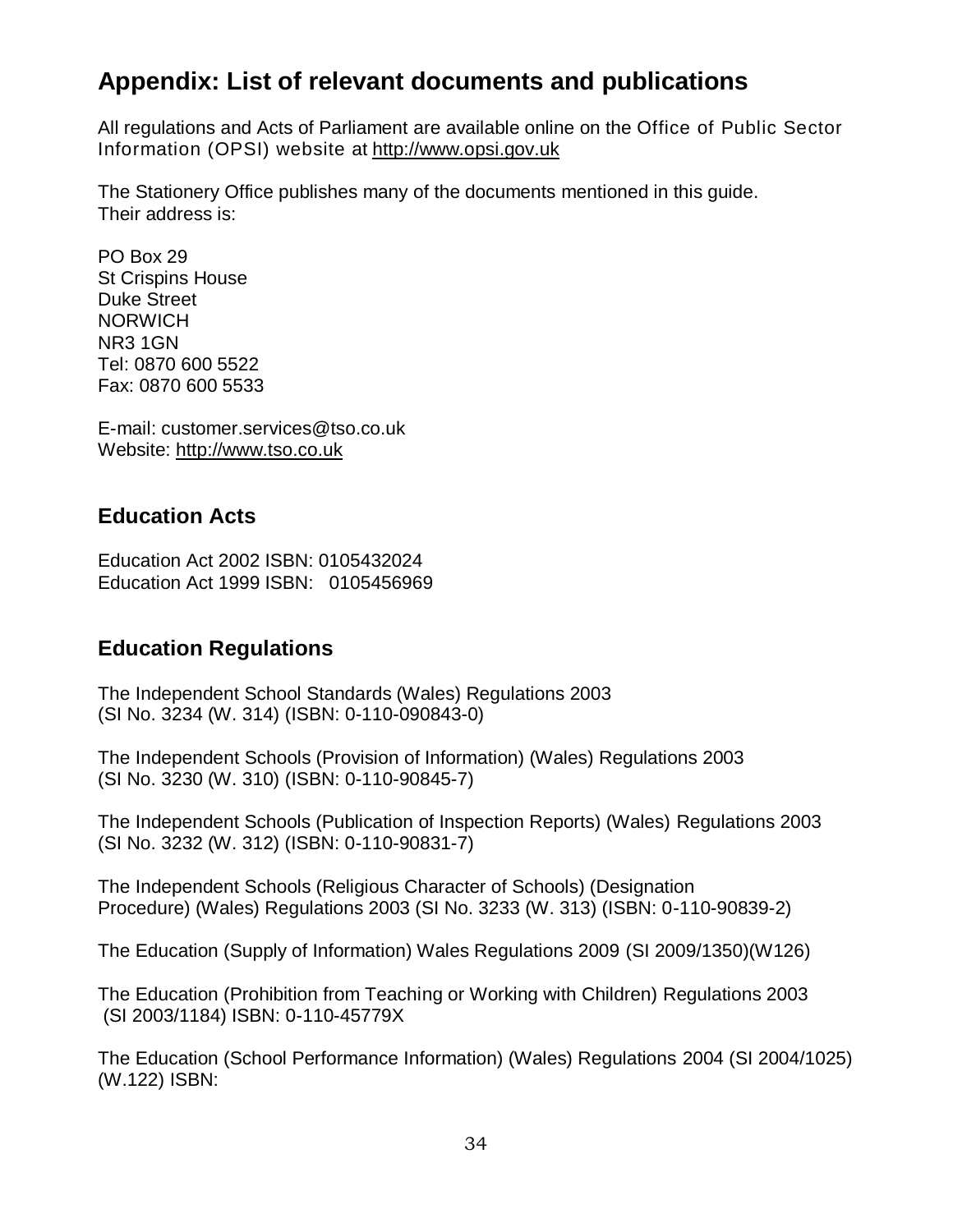The Education (Pupil Registration) (Wales) Regulations 2010 (SI 2010/1158)(W.187)

The Education (Special Educational Needs) Approval of Independent Schools) Regulations 1994

# **Welsh Government Guidance**

**Circular 23/03** – "Respecting Others: Anti-Bullying Guidance".

**Circular 02/03** – "Criminal Records Bureau: Basic Facts for School Volunteers"

**Circular 34/02** - "Child Protection: Preventing Unsuitable People from working with Children and Young Persons"

**Circular 47/2006** - "Inclusion and Pupil Support"

**Circular 37/98** – "The Use of Reasonable Force to Control or Restrain Pupils".

**Circular 005/2008** – Safeguarding Children in Education: The Role of local authorities and governing bodies under the Education Act 2002

**Circular 009/2014** – Safeguarding Children in Education: Handling Allegations of Abuse against teachers and other members of staff

**Circular 37/94** – Independent Schools which Admit Pupils with Special Educational Needs

# **Health and Safety Related Legislation**

Fire Safety: An Employer's Guide ISBN: 0113412290

Managing School Facilities Guide 6 'Fire Safety' ISBN: 0112710409

Regulatory Reform (Fire Safety) Order 2005 (SI 2005/1541)

Health and Safety at Work Act 1974 ISBN: 0105437743

Food Hygiene (Wales) Regulations 2006 (SI( 2006/31)(W.5)

# **Related Legislation and associated publications**

Children Act 1989 ISBN: 0105441899

Care Standards Act 2000 ISBN: 010541500X